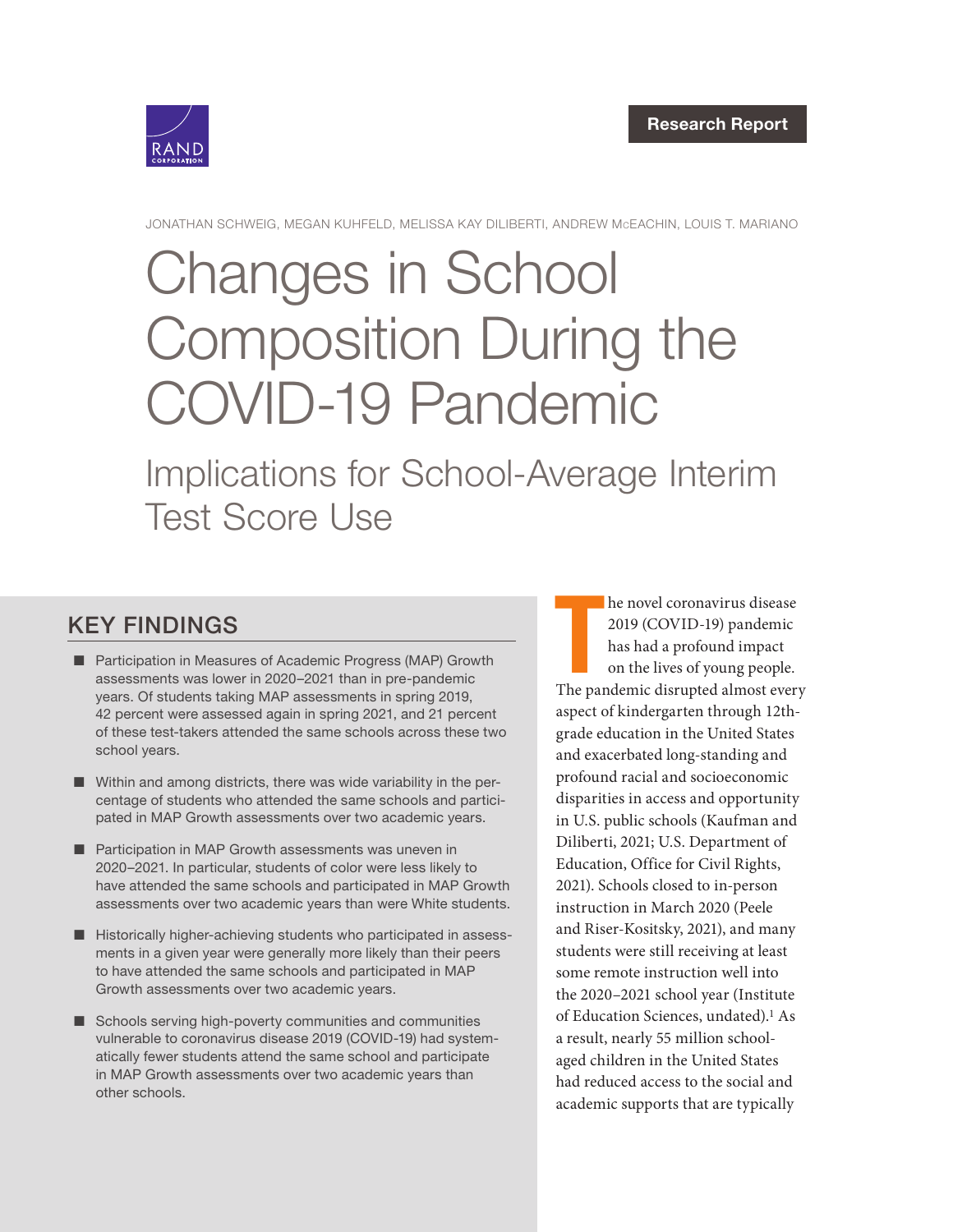#### Abbreviations

| COVID-19    | coronavirus disease 2019             |
|-------------|--------------------------------------|
| <b>FRPL</b> | free or reduced-price lunch          |
| <b>MAP</b>  | <b>Measures of Academic Progress</b> |
| <b>PVI</b>  | Pandemic Vulnerability Index         |
| $U.S.$ ED   | U.S. Department of Education         |
|             |                                      |

provided by schools (García and Weiss, 2020). Students were isolated from their friends and teachers (Digital Promise, 2021), and parents and teachers reported that the pandemic made it more difficult to participate in sports, music, arts, and other afterschool activities (Digital Promise, 2021).

Although the spread of the highly transmissible Delta variant throughout summer 2021 raised many concerns about safely starting the 2021–2022 school year, officials largely held fast to the notion that a full return to in-person learning was a high priority. Early data suggest that most schools are back to full-time in-person learning for the 2021–2022 school year (Herold, 2021). Accordingly, federal and state policy has pivoted to focus on *restart* and *recovery*; school systems are implementing policies and programs aimed to keep students safe from COVID-19 and to help promote students' learning and social and emotional well-being (Centers for Disease Control and Prevention, 2021; Education Policy Innovation Collaborative, 2021).

Many educators and policymakers advocated for statewide summative assessment programs to be restarted in the 2020–2021 school year to evaluate the state of teaching and learning and to inform policies and practices for COVID-19 recovery (Bruno and Goldhaber, 2021; Caprariello, 2021; Council of Chief State School Officers, 2020). This position was incorporated into federal COVID-19 response policies. Specifically, unlike in the 2019–2020 school year, when the U.S. Department of Education (U.S. ED) offered blanket assessment waivers to all 50 states, in the 2020–2021 school year, U.S. ED took the position that statewide summative tests would play an important role in assessing school and student progress, identifying schools in need of support, and informing resource allocation decisions (U.S. ED, 2021b). However, U.S. ED also emphasized the importance of flexibility in spring 2021 assessment, creating

an opportunity for officials to prioritize the use of benchmark or interim assessments to guide decisionmaking (Bruno and Goldhaber, 2021; U.S. ED, 2021a).

In addition to individual student test scores, school-aggregate scores from interim, benchmark, and state summative tests will almost certainly play a key role in determining which schools have responded successfully to COVID-19–induced disruptions and, likewise, in identifying schools in which students may have been disproportionately affected. School-aggregate test scores are routinely used by state and local education agencies to inform resource allocation decisions and to plan staff hiring. Through the Coronavirus Aid, Relief, and Economic Security Act, the Coronavirus Response and Relief Supplemental Appropriations Act, and the American Rescue Plan Act (Public Law 116-136, 2020; Public Law 116-260, 2020; Public Law 117-2, 2021), U.S. ED has allocated funding to state and local school districts to implement programs that address disrupted learning, and school-aggregate test scores are likely to play an important role in evaluating the effectiveness of these programs (Education Analytics, 2021).

However, using school-aggregate test scores to determine which schools or districts are handling COVID-19 restart and recovery well and which need additional support relies on the assumption that differences in aggregate test scores can be accurately interpreted as representing real and meaningful differences in school progress and performance. There are serious concerns about the accuracy of such interpretations even under routine schooling conditions (e.g., Luyten and de Wolf, 2011; Polikoff, 2019), but the COVID-19 pandemic may exacerbate these issues and further compromise the comparability of aggregate-level test scores. Importantly, differences in aggregate test scores likely reflect not only true pandemic impacts on student learning but also other factors that have nothing to do with school progress or performance. These include fundamental questions about differences in assessment mode (e.g., remote versus in-person assessment), differences in instructional mode, differences in opportunity to learn, and the differential emotional and psychological effects of COVID-19–related stressors.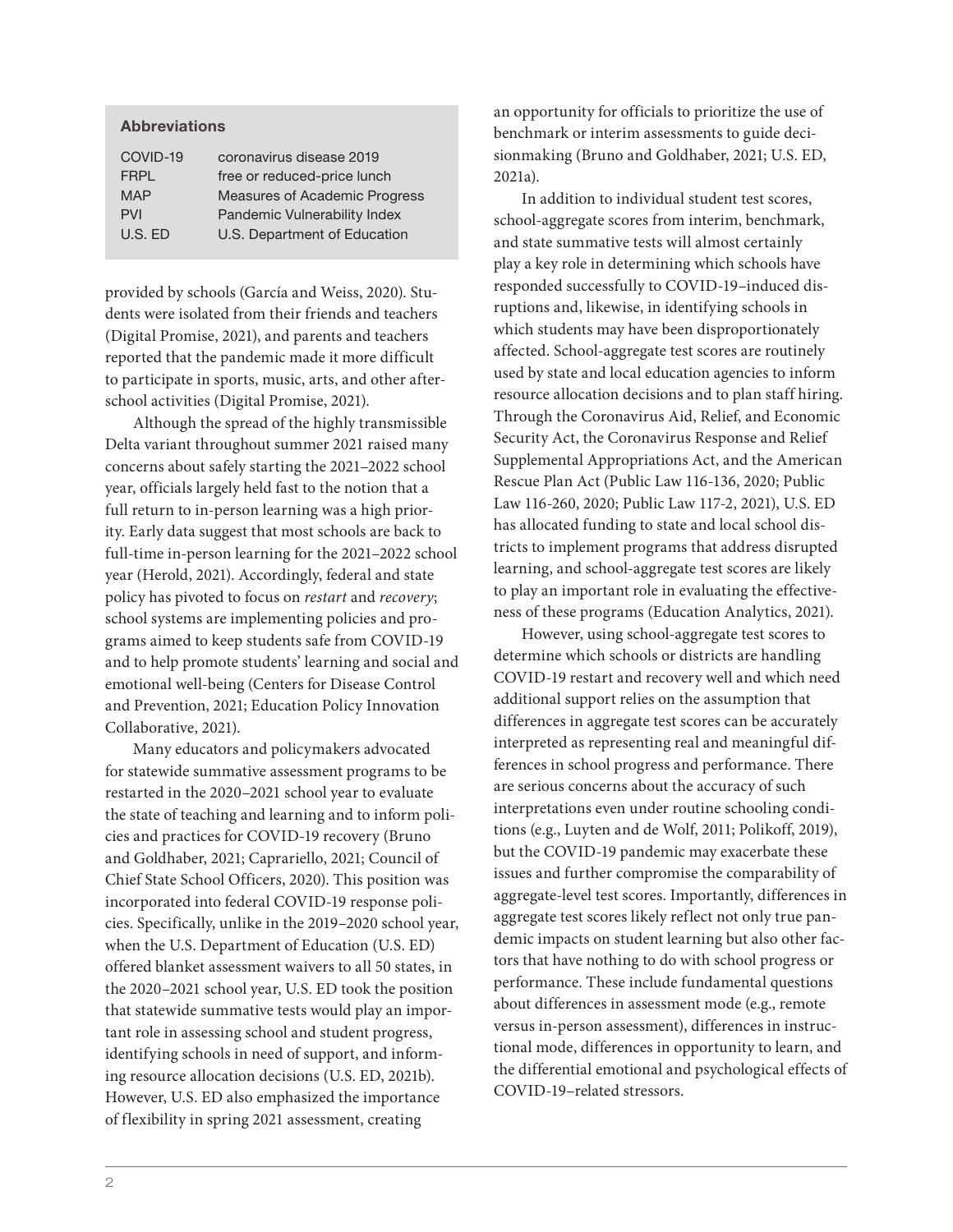In this report, we investigate one specific issue that has a contaminating influence on schoolaggregate test scores: changes in test-taking populations and school composition over time. There was an increased propensity during the pandemic for families to move residences, and such residential changes are often accompanied by changes in school or school district enrollment (Bouzaghrane et al., 2021; Jacobson, 2021b; Mahnken, 2021). Furthermore, early evidence suggests that, in 2021, there were steep declines in the number of students who participated in spring state summative tests. Although some states reported overall participation rates above 90 percent, other states saw overall participation rates as low as 10 percent (see Table 1).

In our study, using nationwide analyses of NWEA's Measures of Academic Progress (MAP) Growth assessments—online, computer-adaptive tests designed to measure academic growth for students in kindergarten through 12th grade—we sought to address the following questions:

- What percentage of students taking MAP Growth assessments in spring 2019 were assessed again in spring 2021, and what percentage of these students attended the same schools across these two school years? How does this compare with pre-pandemic patterns?
- Is there variability in the percentage of students who attended the same schools in these two school years? To what extent does this percentage vary within and among districts?
- Among students who took MAP Growth in spring 2019, to what extent is spring 2021 test participation associated with the student,

school, and community characteristics of gender, race/ethnicity, poverty, and pandemic vulnerability?

To address these questions, we constructed two-year match rates (Ho, 2021) for pre-pandemic and pandemic periods to estimate the percentage of students who attended the same schools and participated in MAP Growth assessments over two academic years. We then used these match rates to explore how the school composition of MAP Growth test-takers has shifted over time. The objective of this study is to illustrate the extent to which lower or differential participation in spring 2021 testing as compared with prior years can compromise the comparability of aggregate-level test scores over time or among schools in the context of the COVID-19 pandemic. By detailing systematic shifts in school composition and test participation during the pandemic, this study potentially informs stakeholders about the extent to which school-level test score aggregates based on benchmark assessments like NWEA's MAP Growth provide accurate information about school progress and performance during the 2020–2021 school year. Detailing these shifts provides empirical evidence that highlights important contextual considerations that might support the use of schoolaggregate test scores to support school recovery. Although the reliance of this study on MAP Growth data may limit the generalizability of our conclusions to statewide summative testing contexts, the findings in this report contribute to broader national conversations about whether and when it is appropriate to use school-aggregate test scores to appraise and monitor school progress and performance throughout the pandemic. Our findings highlight the importance of

The findings in this report contribute to broader national conversations about whether and when it is appropriate to use school-aggregate test scores to appraise and monitor school progress and performance throughout the pandemic.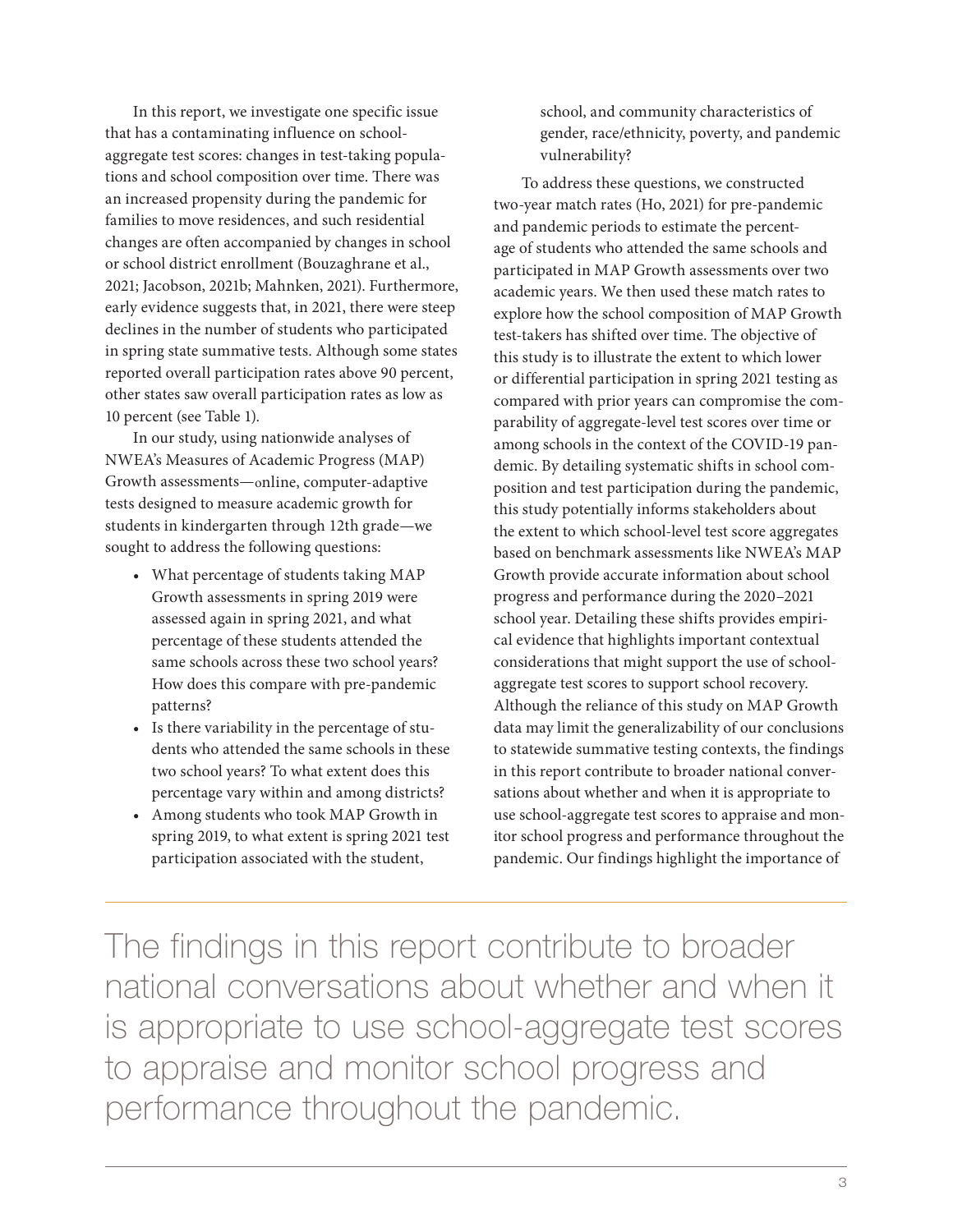| TABLE 1                                                       |  |  |  |
|---------------------------------------------------------------|--|--|--|
| State Summative Tests and School-Level Score Usage: 2020–2021 |  |  |  |

| State     | <b>Participation Rate</b><br>(percentage) | <b>School-Level Score</b><br>Reports | <b>Information About</b><br><b>School-Level Score</b><br>Usage | <b>Specific Uses</b>                                                                                  |
|-----------|-------------------------------------------|--------------------------------------|----------------------------------------------------------------|-------------------------------------------------------------------------------------------------------|
| ΑK        | 64.0                                      | Yes                                  | No                                                             |                                                                                                       |
| AL        | 93.0                                      | Yes                                  | No                                                             | Plan professional learning and evaluate programs                                                      |
| AZ        | 85.0                                      | Yes                                  | Yes                                                            | Target support and resources                                                                          |
| CO        | $51.0 - 72.0$                             | Yes                                  | Yes                                                            | Target support and monitor school recovery                                                            |
| CT.       | 93.5                                      | No                                   | <b>No</b>                                                      |                                                                                                       |
| DE        | 60.0                                      | Yes                                  | Yes                                                            | Address short- and long-term learning needs                                                           |
| FL        | 93.0                                      | Yes                                  | No                                                             |                                                                                                       |
| GА        | 55.0-79.0                                 | Yes                                  | Yes                                                            | Measure knowledge and skill mastery                                                                   |
| IA        | 93.0                                      | Yes                                  | No                                                             |                                                                                                       |
| ID        | N/A                                       | Yes                                  | Yes                                                            | Inform the public and identify growth<br>opportunities                                                |
| IN        | 96.5                                      | Yes                                  | Yes                                                            | Inform the public                                                                                     |
| KY.       | 76.0-89.0                                 | Yes                                  | Yes                                                            | Address pandemic-induced learning disruptions                                                         |
| LA        | 97.5                                      | Yes                                  | Yes                                                            | Guide policy and resource allocation decisions                                                        |
| МA        | 97.0                                      | Yes                                  | Yes                                                            | Assess student learning and improve schooling                                                         |
| MI        | < 75.0                                    | Yes                                  | Yes                                                            | Target support and resources                                                                          |
| MN        | 78.2                                      | Yes                                  | Yes                                                            | Support local decisionmaking                                                                          |
| <b>MO</b> | 90.5                                      | No                                   | Yes                                                            | Identify schools that need additional support                                                         |
| ΜS        | 96.9                                      | Yes                                  | Yes                                                            | Measure knowledge and skill mastery                                                                   |
| МT        | 91.0                                      | No                                   | Yes                                                            | Identify opportunity differences among schools                                                        |
| ΝC        | 93.0                                      | Yes                                  | Yes                                                            | Inform the public and guide instruction                                                               |
| <b>NM</b> | 10.0                                      | No                                   | No                                                             |                                                                                                       |
| OH        | N/A                                       | No                                   | Yes                                                            | Inform the public                                                                                     |
| OK        | 92.0                                      | No                                   | Yes                                                            | Monitor academic growth and performance                                                               |
| 0R        | 30.0                                      | No                                   | No                                                             |                                                                                                       |
| SC        | 87.9                                      | Yes                                  | No                                                             |                                                                                                       |
| TN        | $80.0 - 95.0$                             | Yes                                  | Yes                                                            | Identify excelling schools and those in need of<br>additional support; determine priority exit status |
| ТX        | 87.0                                      | Yes                                  | Yes                                                            | Identify schools that need additional support                                                         |
| VA        | 76.5                                      | Yes                                  | Yes                                                            | Address pandemic-induced learning disruptions                                                         |
| <b>WV</b> | 91.0                                      | Yes                                  | Yes                                                            | Analyze individual student performance                                                                |
| <b>WY</b> | 96.0                                      | Yes                                  | No                                                             |                                                                                                       |

SOURCES: Participation rates are taken from Center on Reinventing Public Education, 2021. School-level score reports, information about school-level score usage, and specific uses are from our analysis of each state's website; see, for example, Colorado Department of Education, 2021; Michigan Department of Education, 2021; and West Virginia Department of Education, 2021. NOTE: N/A = not applicable.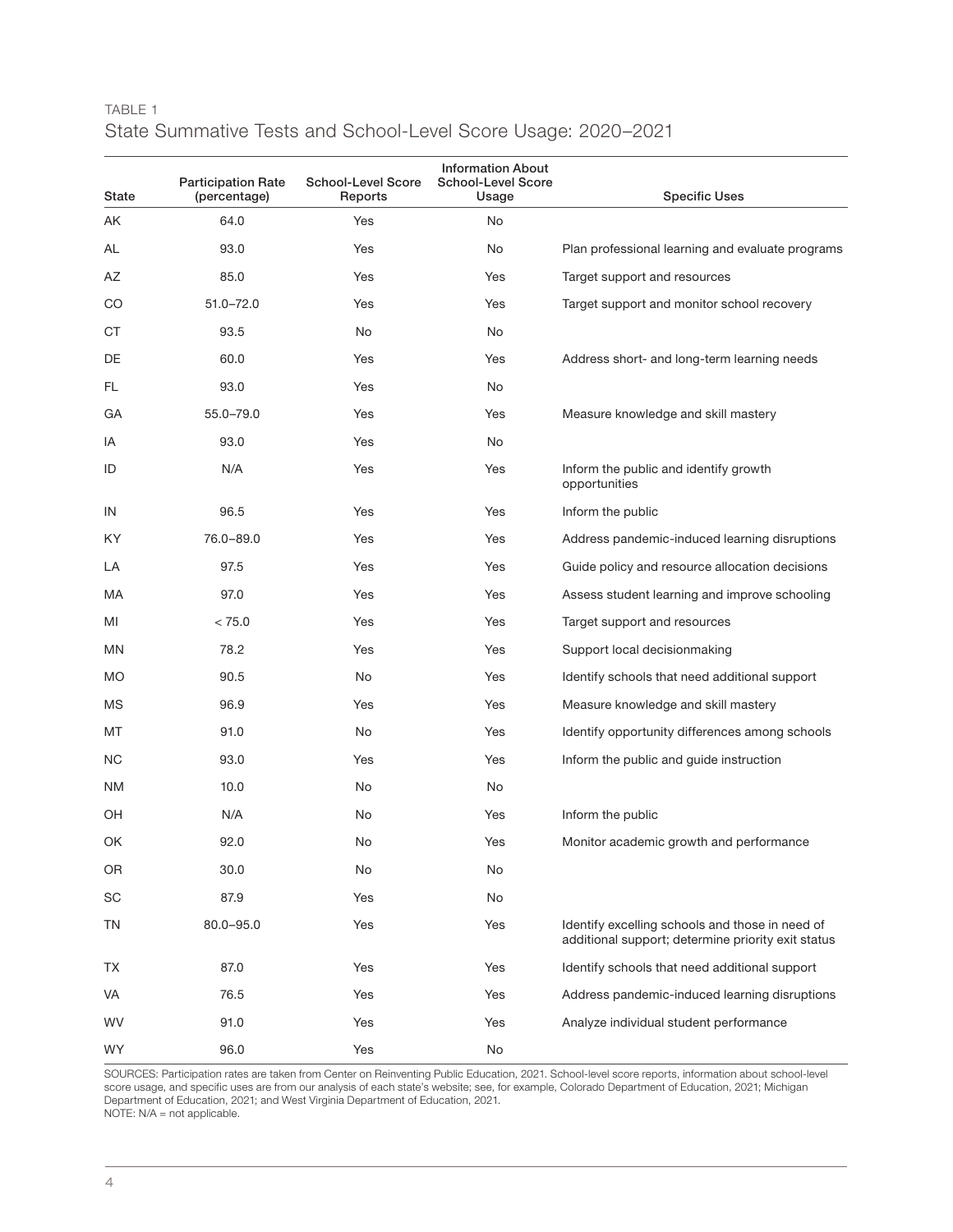transparently reporting information on test participation to "advance the goal of accurate score interpretations and fair trend comparisons among schools and districts" (Ho, 2021, p. 1).

We proceed with four main sections. First, we provide background information on the assessment context. We detail the problems caused by changes in test-taking populations, particularly for schoollevel analyses, and provide examples of state policies for score reporting. Second, we detail our research questions and describe our sample and methods. Third, we present the results of our investigations. We conclude with a discussion of the implications of our findings for decisionmaking during the COVID-19 crisis.

## Study Background and Context

In response to the COVID-19 pandemic, all 50 states closed schools to in-person instruction in spring 2020 (Peele and Riser-Kositsky, 2020). By April 2020, U.S. ED had granted blanket assessment and accountability waivers to all 50 states to allow state and local education agencies to bypass annual summative state testing requirements under the Every Student Succeeds Act—likely with the assumption that students would be back to school in person for the 2020–2021 school year (Gewertz, 2020). Accordingly, no states conducted summative statewide testing in spring 2020. Additionally, most school districts decided to skip interim or benchmark assessments that normally would be administered in the spring (for example, less than 5 percent of students who are normally assessed in the spring via MAP Growth were administered tests in spring 2020) (Wise, Kuhfeld, and Cronin, 2021).

However, by February of the following school year (2020–2021), most U.S. public school students were still learning remotely, and students of color were significantly more likely than White students to still be receiving at least some remote instruction (National Center for Education Statistics, 2021). In this public health and policy context, U.S. ED announced an updated assessment and accountability waiver policy. Unlike during the 2019–2020 school year, U.S. ED did not give blanket permission for states to cancel state summative tests in 2020–2021.

Instead, U.S. ED took the position that "state assessments and accountability systems play an important role in advancing educational equity, identifying student needs, and targeting the resources to address them" (U.S. ED, 2021a).

Although U.S. ED required states to conduct state summative testing in some form, it also offered more flexibility than usual. For example, U.S. ED offered accountability waivers that, among other provisions, removed the requirement that states use 2020–2021 data to identify schools for support and instead required states to resume school identification based on 2021–2022 data. U.S. ED also offered states flexibility in terms of the timing, administration mode, and length of state summative assessments and the proportion of students to be tested (U.S. ED, 2021a).

Ultimately, 45 states submitted accountability waiver requests, and all these requests were approved (see Figure 1) (U.S. ED, Office of Elementary and Secondary Education, 2021). Twelve states and the District of Columbia requested waivers of summative state assessments, although only three such waivers were ultimately approved. In states that did not have

#### FIGURE 1

Federal Assessment and Accountability Waivers, 2020–2021 School Year



#### SOURCE: U.S. ED, Office of Elementary and Secondary Education, 2021.

NOTE: The District of Columbia was also granted an assessment and accountability waiver but is too small to be displayed in this figure.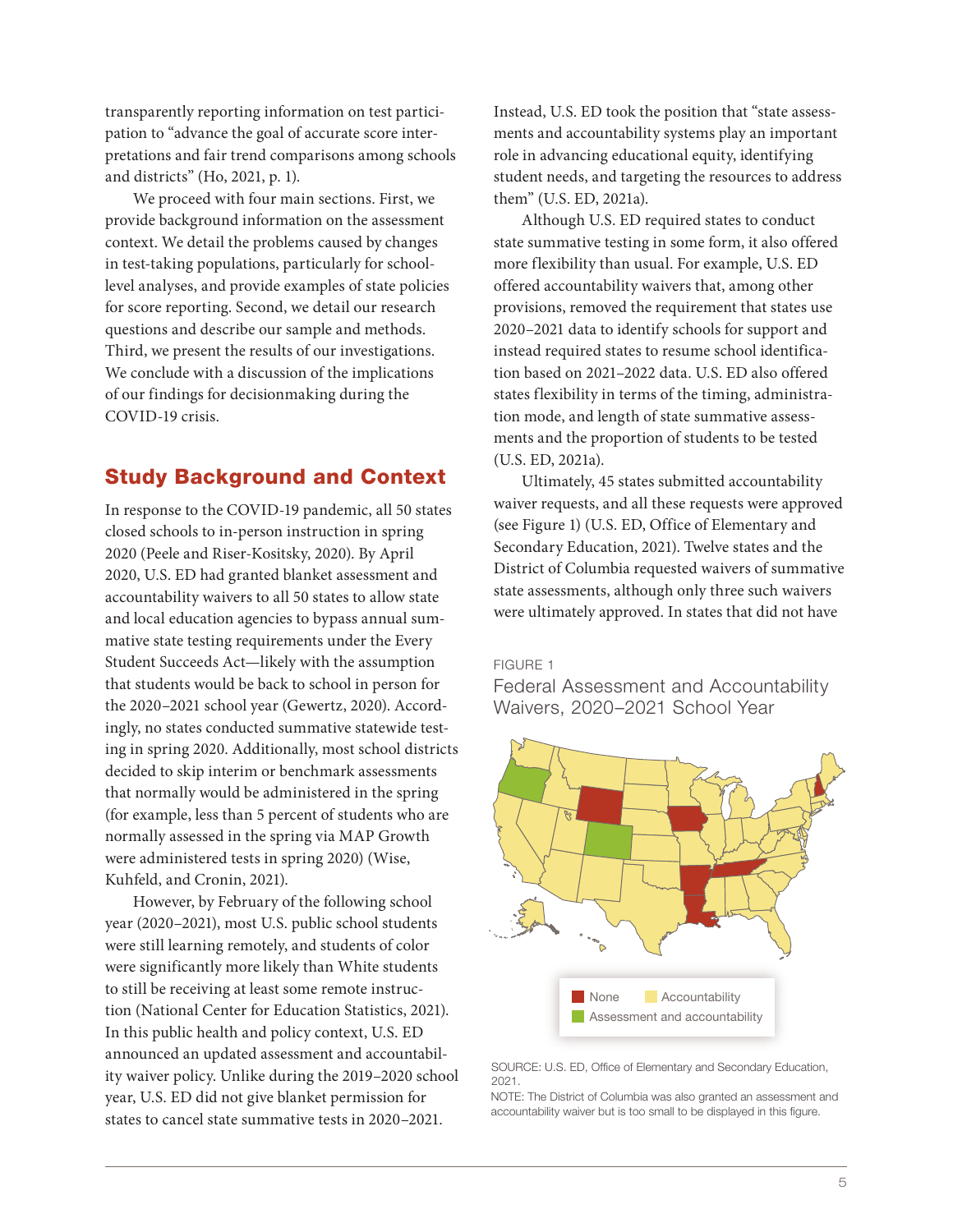assessment waivers, there was considerable variability in approaches to testing and the amount of emphasis that was placed on ensuring participation in statewide summative assessments. The result of these policies is that student assessment data were widely collected in spring 2021 but under conditions that potentially limit the comparability of these data over time or among schools.

Many uses of test score data (whether from interim, benchmark, or summative assessments) focus on individual students' learning. For example, school leaders use test data to evaluate whether individual students are ready for grade advancement or graduation (e.g., Dougherty, 2015; Hamilton et al., 2009; McEachin, Domina, and Penner, 2020) or to inform students' course placement recommendations and to select students for specialized programming (e.g., Beaver and Weinbaum, 2015; Means, Padilla, and Gallagher, 2010). However, school-aggregate test score data are also an essential source of information. Under regular (pre-pandemic) schooling conditions, school-aggregate scores from state summative assessments play a central role in state accountability systems and are routinely reported on state websites, where they can be used by officials to monitor population trends and patterns and to compare and monitor school or subgroup performance (Keng and Marion, 2020). School-aggregate scores from a variety of assessments, including interim, benchmark,

Student assessment data were widely collected in spring 2021 but under conditions that potentially limit the comparability of these data over time or among schools.

and state summative tests, are also routinely used by state and local education agencies to inform resource allocation decisions, to plan staff hiring, and to evaluate interventions.

Although states' formal accountability systems were suspended for the 2020–2021 school year, school-aggregate scores can still play an important role in monitoring school performance because school-level assessment information is needed to address COVID-19–related unfinished learning and opportunity gaps (Hamilton and Ercikan, 2022). U.S. ED recommended that system officials use aggregated scores from state summative assessments to support restart and recovery, and this recommendation has been taken up by many school systems. Other states have focused instead on using school-aggregate scores from benchmark or interim assessments like MAP Growth to support restart and recovery. California implemented a statewide policy that allowed districts to use the "best assessment tool available for the local context" (California Department of Education, 2021), and several large districts, including the Los Angeles Unified School District, de-emphasized participation in statewide summative assessment and instead relied on interim and benchmark assessments like MAP Growth to inform resource allocation decisions and guide restart and recovery strategies (Stokes, 2021). Michigan's "Return to Learn" legislation emphasized the use of benchmark assessments like MAP Growth to monitor and promote restart and recovery (Education Policy Innovation Collaborative, 2021). New Jersey delayed spring 2021 assessments to fall 2021 and administered interim assessments that were specially designed to diagnose student academic needs and plan for resource allocation (New Jersey Department of Education, Office of Assessments, 2021).

State recommendations surrounding school-level test score use in the context of COVID-19 fall into three main categories. First, several states have noted that being transparent in their reporting of schoollevel data from state summative tests is important as a matter of civic responsibility and informing the general public about the current state of schools and schooling. Accordingly, of the 30 states that have released summative test score data as of the writing of this report, 23 have made school-aggregate test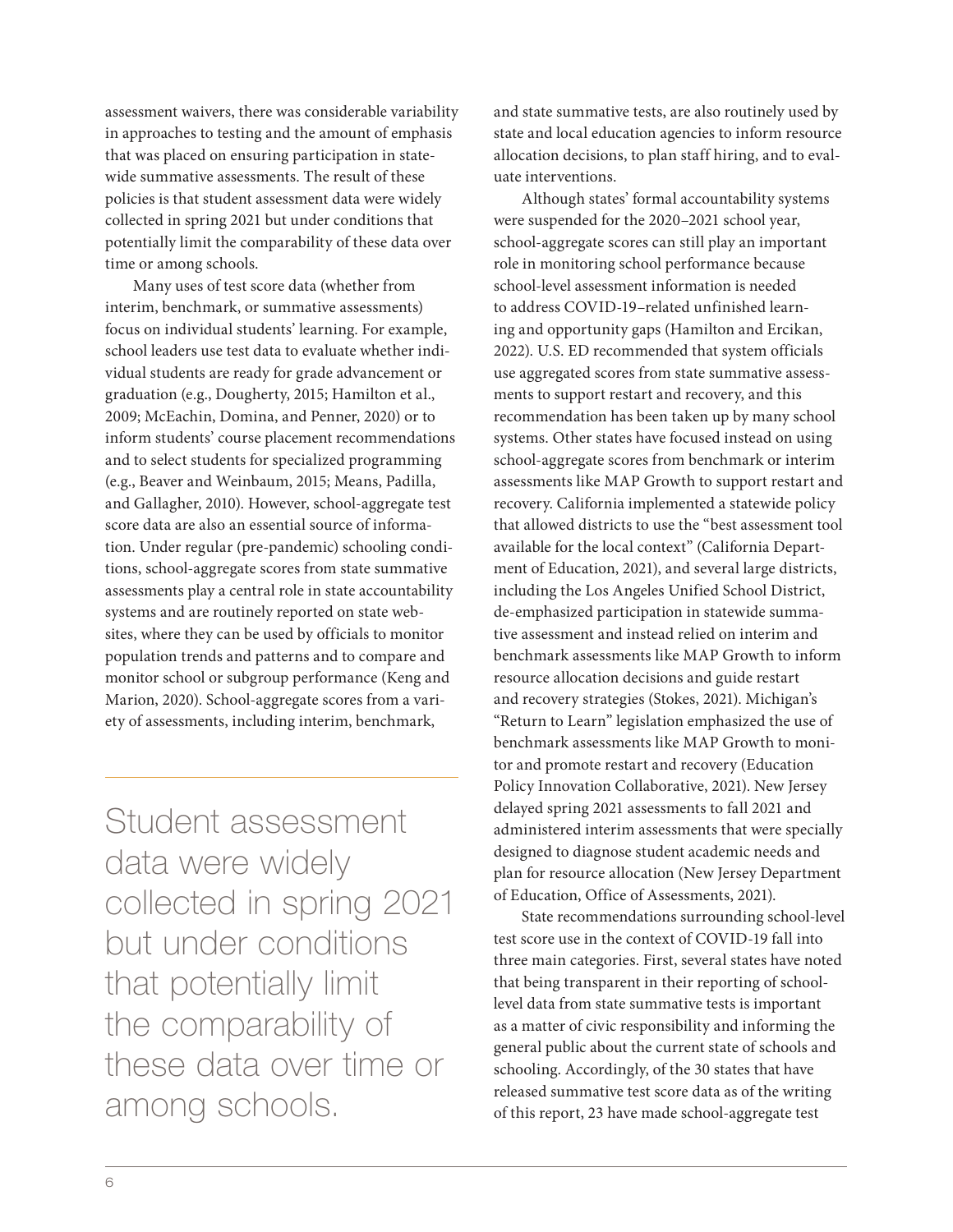score data publicly available, and 22 have provided explicit guidance on the intended uses of these school-level test scores (Table 1).<sup>2</sup> Second, states have noted that school-level test scores from benchmark, interim, and summative assessments are important for state and local district officials to identify schools where students have responded successfully to COVID-19–induced disruptions and, likewise, for officials to identify schools where students might need additional support. States have also noted that school-level test scores are helpful for identifying where opportunity gaps are persistent or have been exacerbated by COVID-19. Third, states have noted that school-level test data from benchmark, interim, and summative assessments are important for informing resource allocation decisions, including the allocation of Elementary and Secondary School Emergency Relief funds (federal funds intended to help schools address COVID-19–related challenges and recovery) (e.g., Keng and Marion, 2020; U.S. ED, 2021b). For example, school-level data are expected to play a key role in informing staffing decisions and in evaluating programs and interventions designed to mitigate the academic impacts of COVID-19 (Jacobson, 2021a).3

Accomplishing these goals using schoolaggregate test scores requires measurement processes that allow fair and accurate comparisons among schools and over time (Ho, 2021). However, low or uneven participation in spring 2021 testing can result in changes to school composition that compromise the accuracy of such comparisons (Keng and Marion, 2020).

## Changes to School Composition

Comparing school-average test scores (including proficiency percentage) or interpreting a change in such scores over time requires assumptions about the compositional stability of the test-taking populations at each school, even if a school's overall composition is unchanged. To illustrate this, consider the proficiency percentages for three hypothetical schools (School A, School B, and School C) that each enrolled a constant set of 100 students from 2018–2019 (before the pandemic) to 2020–2021 (during the pandemic). In Figure 2, School A appears to have a performance

#### FIGURE 2

Changes in Proficiency Rates for Three Hypothetical Schools



decline from 2018–2019 to 2020–2021 of about 5 percentage points. School B appears to have a slight performance increase (up 1 percent). School C appears to have had the largest decline of the three schools (about 7 percent). However, Figure 2 conceals three important pieces of information. In School A, all 100 students participated in assessments in 2020–2021. In School B, the eight lowest-scoring students in 2018– 2019 did not participate in assessment in 2020–2021. In School C, the eight highest-scoring students did not participate in assessment in 2020–2021. How do we interpret the progress of these schools over time or their performance relative to other schools in the state? This simple exercise illustrates how low and uneven test participation creates the possibility that observed differences in school-level test scores among schools or over time might reflect decreases in the participation of traditionally lower-performing student groups, students newly opting out, real changes in student achievement, or a mixture of the three.

The issue of stability in test-taking populations is important even in school years not affected by COVID-19 (e.g., Polikoff, 2019). Research on school mobility, for example, suggests that significant num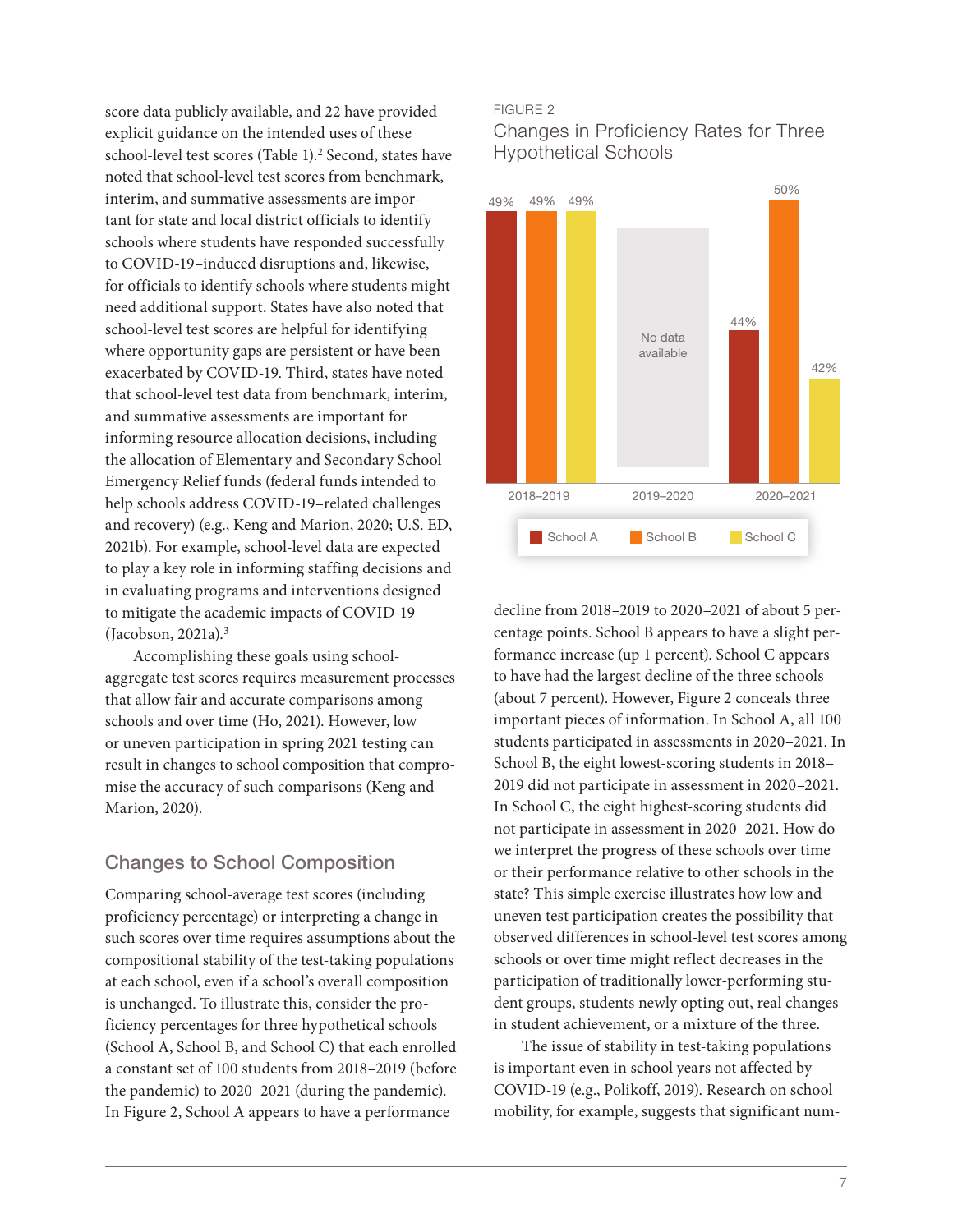bers of students change schools or districts in a given year (Welsh, 2017), and school mobility is particularly common in districts with high incidences of poverty and large proportions of students of color (Lleras and McKillip, 2017). Students may also opt out of testing, and some studies show that White students and students from higher-income districts are more likely to opt out of testing, although other studies show that opt-outs have become increasingly popular in communities of color (Bryant, 2016; Schweig, 2016). Literature on student opt-outs suggests that even small compositional changes can have dramatic effects on school-aggregate test scores. One study showed that removing 10 percent of lowachieving students from the calculation of a schoolaggregate test score could cause a school that would be identified as in need of support to be identified as making satisfactory progress (Beaver, Westmaas, and Sludden, 2014; Cremata, 2019).

This issue is likely to be particularly salient in making inferences about COVID-19 impacts using school-aggregate test data. Because federal accountability waivers removed the 95-percent student participation mandate for state summative testing in the 2020–2021 school year, it is likely that there will be more-substantial numbers of students who opted out of state summative testing. Participation rates varied widely within and among the 22 states in Table 1 that have released spring 2021 state summative test scores. Some states reported overall participation rates above 90 percent, and other states saw overall participation rates as low as 10 percent. In some states, such as Colorado and Georgia, participation varied substantially among districts.

There is evidence of systematic differences in state summative test participation during the pandemic based on student characteristics. In Ohio, participation declines for Black students were nearly three times larger than for their White peers (Barnum, 2021). In Michigan, Black students and economically disadvantaged students were less likely to participate in assessment than their White and more economically advantaged peers (Education Policy Innovation Collaborative, 2021).

Similar patterns have been documented for interim and benchmark assessments. In Michigan, participation rates in such assessments were around

75 percent (Education Policy Innovation Collaborative, 2021). An analysis using MAP Growth data (Johnson and Kuhfeld, 2020) found systematic demographic differences across subjects and grades in test participation prior to and during the pandemic. Furthermore, a larger fraction of students who did not participate were students of color, students with lower fall 2019 achievement, and students in schools serving a larger proportion of economically disadvantaged students.

Additionally, there might be substantial and atypical numbers of students who are not in school who otherwise would be enrolled, above and beyond typical student mobility rates. Absenteeism rates in some urban districts doubled in 2020–2021 (Kurtz, 2020; O'Donnell, 2020). Public school enrollment for kindergarten through 12th grade declined by nearly 3 percent across the United States compared with 2019–2020 (National Center for Educational Statistics, 2021). In some communities, economic hardships induced by COVID-19 forced families to change school districts. In other (often more economically advantaged) communities, parents who were dissatisfied with remote learning in public school settings enrolled in charter schools or opted out of public education entirely (Bouzaghrane et al., 2021; Jacobson, 2021b; Mahnken, 2021).

Given the context of COVID-19, making accurate judgments about school recovery depends on a thorough understanding of the extent to which changes in aggregate scores reflect meaningful performance changes, as opposed to low or uneven student test participation.

## Study Approach

For this study, we used individual student–level MAP Growth data from NWEA's anonymized longitudinal Growth Research Database to construct two-year match rates (Ho, 2021) for pre-pandemic and pandemic periods. These data were used to characterize changes in student test participation. We explored the implications for the use of school-level test score aggregates in identifying schools where students have responded successfully to COVID-19–induced disruptions, identifying schools where students might need additional support, and informing resource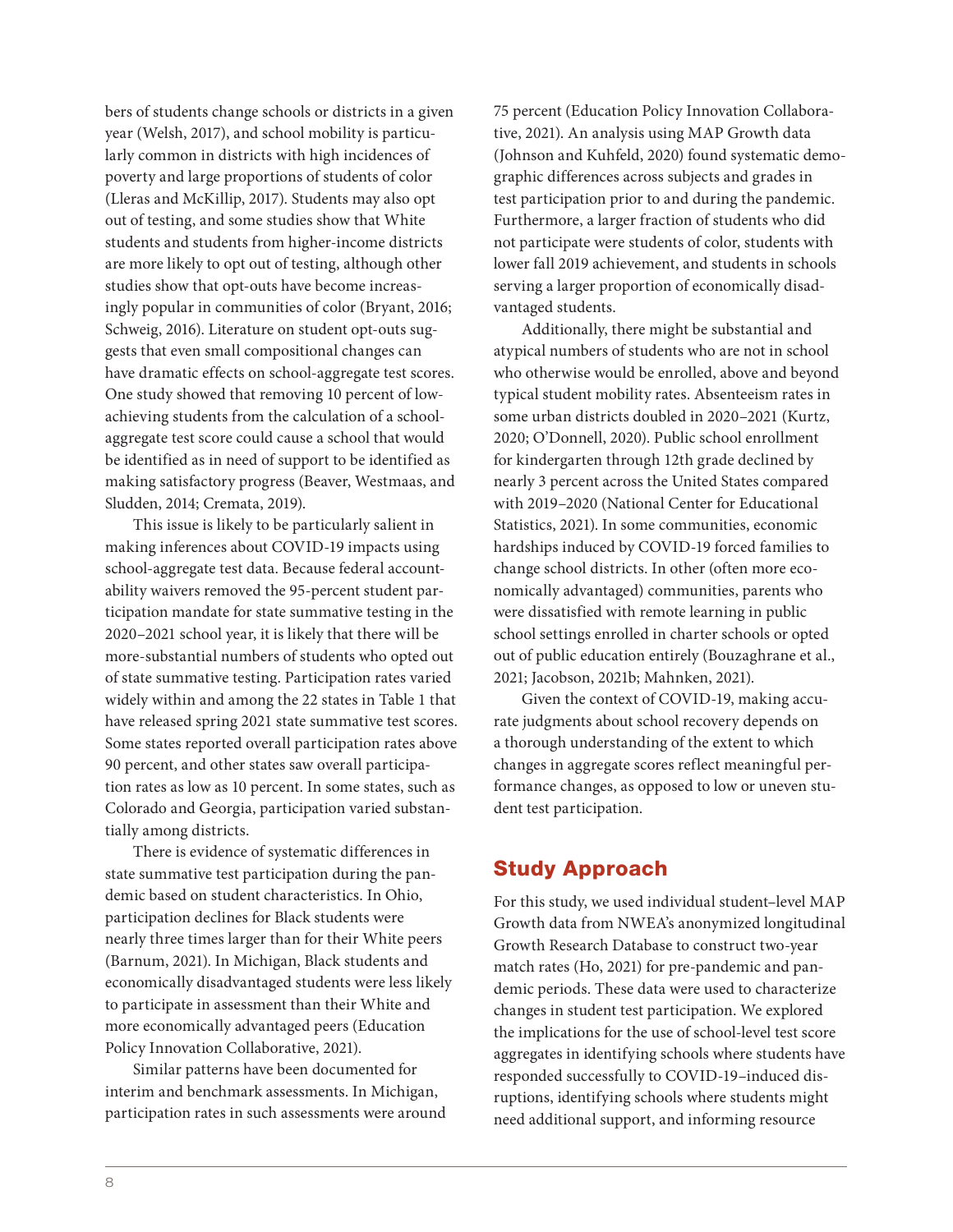allocation decisions. MAP Growth assessments differ from state summative tests in several ways, including standards alignment, test content, administration, and score interpretation, and we caution that these differences may limit the extent to which our analyses can be generalized to statewide summative testing contexts. However, as we detailed in the previous section, given that some states were granted assessment waivers for 2020–2021 and other states (including California) that were not formally granted waivers did not offer statewide assessments, benchmark and interim assessments like MAP Growth will play a role in state and local plans to track and monitor restart and recovery. This makes the MAP Growth assessments suitable for our research questions. Additional limitations of these data are discussed later in this section.

## Study Sample

All analyses included in this report used student-level data from spring MAP Growth reading assessments.<sup>4</sup> We defined a set of inclusion criteria to determine which student records would be retained in a common analytic file used for all analyses. Although some analyses were conducted at the student level, and others were conducted at the school level, the population of students included in the analytic sample remained the same. Our analytic sample consisted of data from three school years: 2016–2017, 2018–2019, and 2020–2021. Because of the absence of spring 2020 MAP Growth reading data, we examined two two-year spans: spring 2017 to spring 2019 (which we refer to as the *pre-pandemic period* for the purpose of comparison), and spring 2019 to spring 2021 (which we refer to as the *pandemic period* for examining the impacts of COVID-19 on test participation).

From these assessment data, we created two analytic files: one file that linked schools from spring 2017 to spring 2019 and one file that linked schools from spring 2019 to spring 2021. In addition to MAP Growth scores, NWEA collects information about student grade level, race, ethnicity, and gender. To be included in our analytic files, a school needed to have at least ten students with a test score at baseline and at least one student with a test score at follow-up.

Benchmark and interim assessments like MAP Growth will play a role in state and local plans to track and monitor restart and recovery.

Approximately 18 percent of the students were ineligible for the pre-pandemic analytic file, and approximately 36 percent of the students were ineligible for the pandemic analytic file. This increase in ineligibility was driven by schools that opted out of administering MAP Growth entirely in spring 2021.

Table 2 provides descriptive statistics by grade for the pre-pandemic and pandemic analytic samples after these inclusion restrictions were implemented. Our analytic sample linking schools from spring 2017 to spring 2019 included 3,213,068 third- to eighthgrade students in 10,924 public schools (about 15 percent of the approximately 77,000 U.S. public schools serving this grade range). Our analytic sample linking schools from spring 2019 to spring 2021 included 2,484,142 third- to eighth-grade students in 8,511 public schools. Overall, the pandemic sample was 51-percent male, 52-percent White, 13-percent Black, 4-percent Asian, and 17-percent Hispanic, and similar demographic patterns were observed across grade levels and in the pre-pandemic year. Even after we placed the restrictions on our analytic sample, it remained representative of the U.S. population of public school students. However, the NWEA sample had a slight overrepresentation of White students and a slight underrepresentation of Hispanic students compared with the national population.

#### Instruments and Measures

#### Longitudinal Match

Following Ho, 2021, we created a student-level match indicator, defined as  $y_{ij}$ , by determining whether a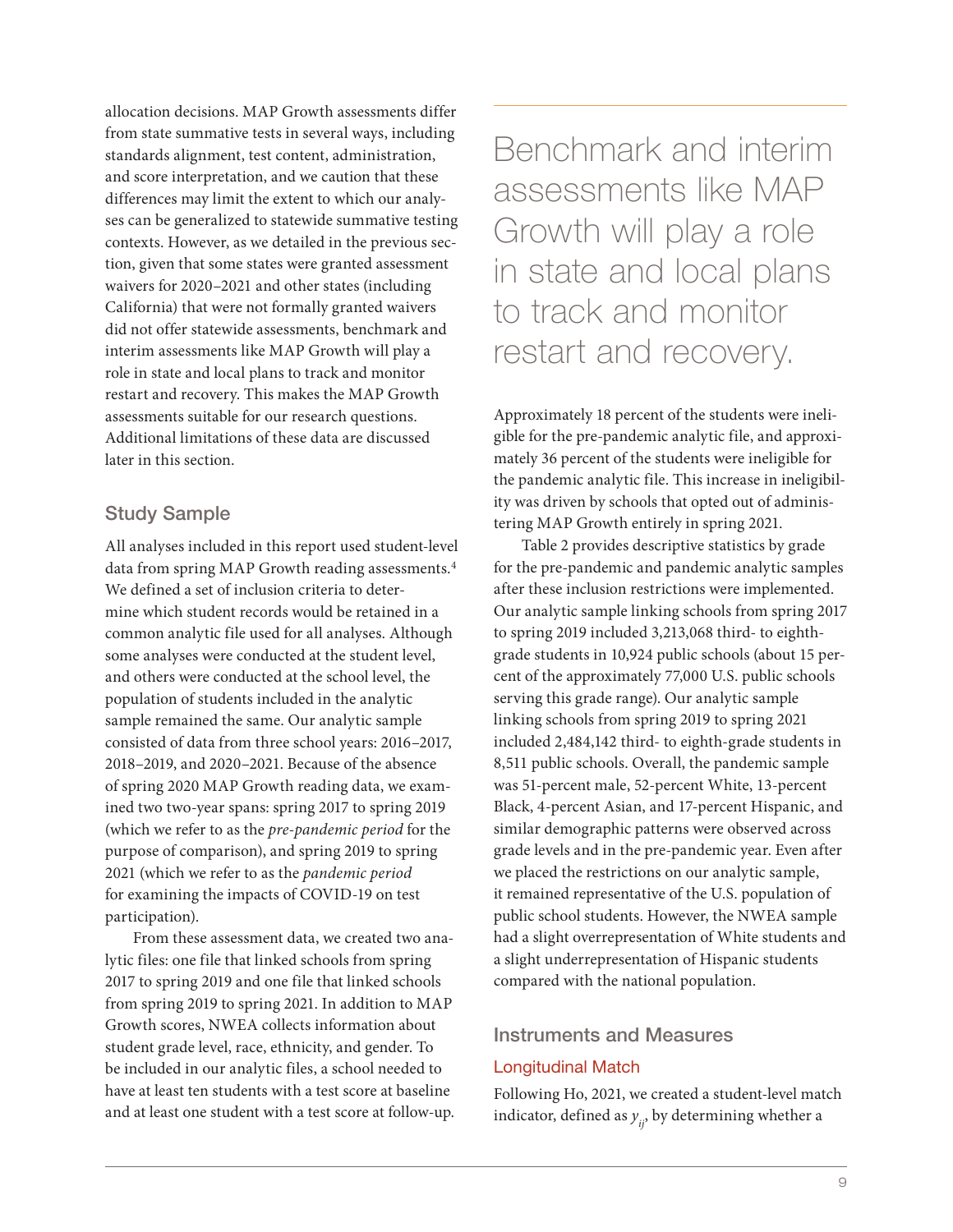| Demographic<br>Characteristic | Grade 3   | Grade 4   | Grade 5   | Grade 6                                               | Grade 7   | Grade 8   | Total      |
|-------------------------------|-----------|-----------|-----------|-------------------------------------------------------|-----------|-----------|------------|
|                               |           |           |           | Analytic sample (2017)                                |           |           |            |
| White                         | 0.47      | 0.48      | 0.50      | 0.51                                                  | 0.51      | 0.52      | 0.50       |
| <b>Black</b>                  | 0.17      | 0.16      | 0.15      | 0.14                                                  | 0.14      | 0.15      | 0.15       |
| Hispanic                      | 0.19      | 0.19      | 0.18      | 0.18                                                  | 0.18      | 0.18      | 0.18       |
| Asian                         | 0.04      | 0.04      | 0.04      | 0.05                                                  | 0.04      | 0.04      | 0.04       |
| Other                         | 0.13      | 0.12      | 0.13      | 0.12                                                  | 0.12      | 0.12      | 0.12       |
| Male                          | 0.51      | 0.51      | 0.51      | 0.51                                                  | 0.51      | 0.51      | 0.51       |
| Number of<br>students         | 526,809   | 545,460   | 581,778   | 548,584                                               | 525,552   | 484,885   | 3,213,068  |
|                               |           |           |           | Analytic sample (2019)                                |           |           |            |
| White                         | 0.49      | 0.51      | 0.52      | 0.54                                                  | 0.54      | 0.54      | 0.52       |
| <b>Black</b>                  | 0.14      | 0.14      | 0.13      | 0.13                                                  | 0.13      | 0.13      | 0.13       |
| Hispanic                      | 0.19      | 0.18      | 0.17      | 0.17                                                  | 0.17      | 0.17      | 0.17       |
| Asian                         | 0.04      | 0.04      | 0.04      | 0.04                                                  | 0.04      | 0.04      | 0.04       |
| Other                         | 0.14      | 0.13      | 0.13      | 0.13                                                  | 0.13      | 0.12      | 0.13       |
| Male                          | 0.51      | 0.51      | 0.51      | 0.51                                                  | 0.51      | 0.51      | 0.51       |
| Number of<br>students         | 401,335   | 417,132   | 459,968   | 434,018                                               | 404,280   | 367,409   | 2,484,142  |
|                               |           |           |           | U.S. population of public school students (2019-2020) |           |           |            |
| White                         | 0.45      | 0.45      | 0.45      | 0.46                                                  | 0.46      | 0.46      | 0.46       |
| <b>Black</b>                  | 0.15      | 0.15      | 0.15      | 0.15                                                  | 0.15      | 0.15      | 0.15       |
| Hispanic                      | 0.28      | 0.28      | 0.28      | 0.28                                                  | 0.28      | 0.28      | 0.28       |
| Asian                         | 0.05      | 0.05      | 0.05      | 0.05                                                  | 0.05      | 0.05      | 0.05       |
| Other                         | 0.06      | 0.06      | 0.06      | 0.06                                                  | 0.06      | 0.05      | 0.06       |
| Male                          | 0.51      | 0.51      | 0.51      | 0.51                                                  | 0.51      | 0.51      | 0.51       |
| Number of<br>students         | 3,709,324 | 3,728,665 | 3,824,491 | 3,918,899                                             | 3,940,313 | 3,884,836 | 23,006,528 |

## TABLE 2 Descriptive Statistics for the Study Sample

student *i* in school *j*, present in the baseline year (i.e., 2017 for the pre-pandemic period and 2019 for the pandemic period) in a specific school, made expected grade progression and remained enrolled in the same school in the follow-up year (i.e., two school years later). If both of these criteria were met, the studentlevel match indicator took on a value of 1. If any of these criteria were not met, the student-level match indicator took on a value of  $y_{ij} = 0$ . Note that there

are three primary reasons that a match indicator would take on a value of  $y_{ij} = 0$ : (1) the student was not assessed in the follow-up year, (2) the student was assessed in the follow-up year but did not make expected grade progression, or (3) the student was assessed in the follow-up year but was enrolled at a different school. These criteria were applied to the data file linking schools from spring 2017 to spring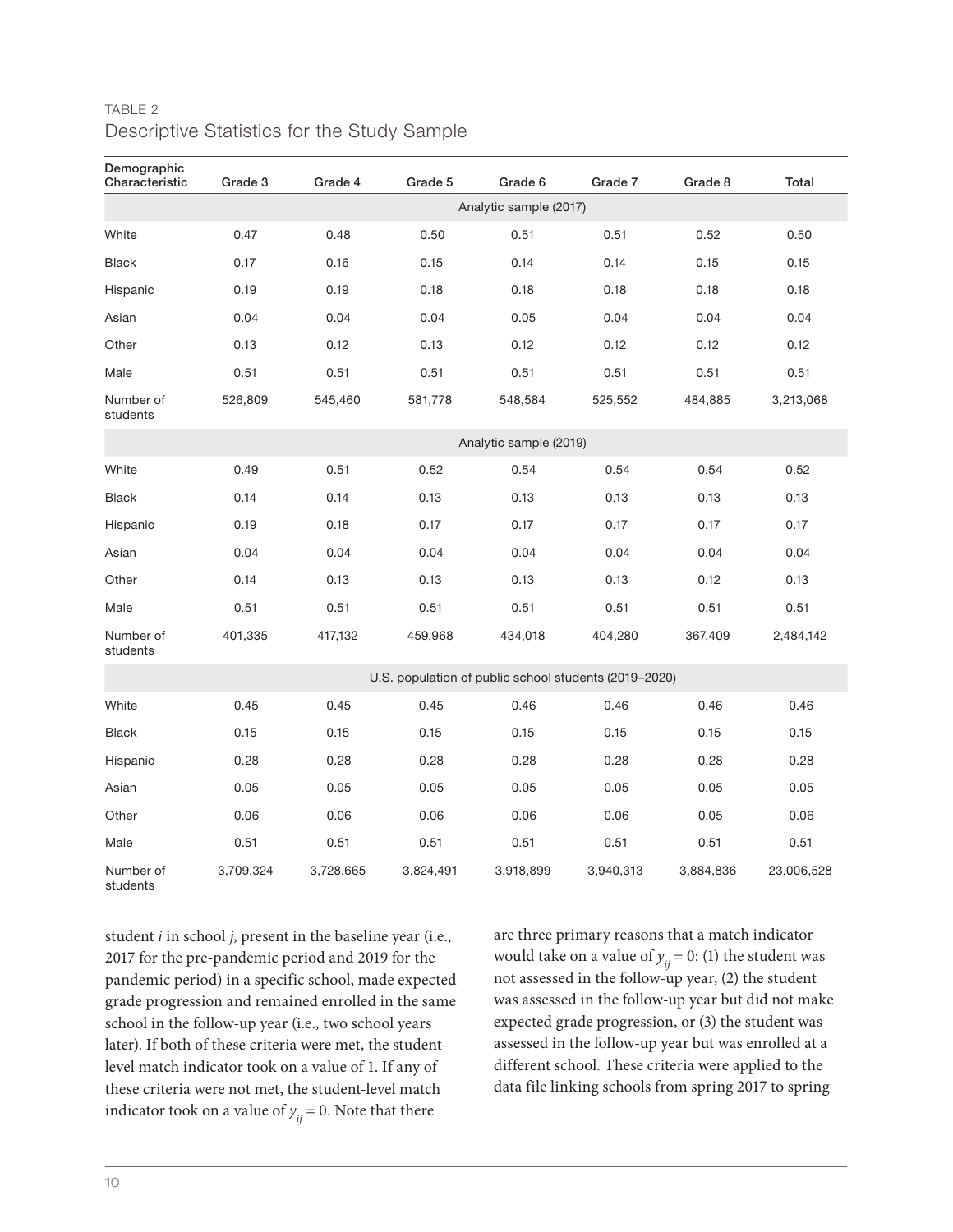2019 and, separately, to the data file linking schools from spring 2019 to spring 2021.

Table 3 illustrates the logic of the match indicator for two cohorts of third-grade students who are enrolled at a single school. If a student appears as a member of set A *and* as a member of set B, that student is assigned a match value of  $y_{ii} = 1$  in the prepandemic data file. Likewise, if a student is a member of set C and set D, that student is assigned a match value of  $y_{ii} = 1$  in the pandemic data file.

#### MAP Growth Assessments

The MAP Growth assessments are computer adaptive; are vertically scaled across grades; and measure student achievement in math, reading, language usage, and science using items aligned to state standards. This scaling allows educators to make various comparisons over time and among school districts. MAP Growth is used for various purposes within and among districts, including as a measure of academic growth and student goal-setting, as a component of curricular and programmatic placement decisions, as a component of admissions decisions for selective-enrollment high schools, as a universal screener for intervention programs, and as a component of teacher evaluation and school accountability systems. MAP Growth assessments are linked to most state accountability assessments (NWEA, undated), allowing educators to use MAP Growth results throughout the school year to predict a student's likelihood of being proficient on the end-ofyear state accountability tests. MAP Growth assessments are administered at multiple points during the school year; students typically take them in the fall, winter, and spring of each school year.

#### School Context

NWEA does not collect information on school locale (urban, suburban, town, or rural) or economic disadvantage directly from participating students and schools. We obtained these data from the 2019–2020 Common Core of Data files (National Center for Education Statistics, undated). We used free or reduced-price lunch (FRPL) eligibility as a measure of school poverty. Because of the source of the data, we were unable to identify the FRPL eligibility of indi-

#### TABLE 3

Longitudinal Match Rates for Two Periods for an Individual School

|   | <b>Spring Year</b> |  |      |      |      |      |  |  |  |
|---|--------------------|--|------|------|------|------|--|--|--|
|   | Grade 2017 2018    |  | 2019 | 2020 | 2021 | 2022 |  |  |  |
| 8 |                    |  |      |      |      |      |  |  |  |
| 7 |                    |  |      |      |      |      |  |  |  |
| 6 |                    |  |      |      |      |      |  |  |  |
| 5 |                    |  | B    |      | D    |      |  |  |  |
| 4 |                    |  |      |      |      |      |  |  |  |
| 3 | $\overline{A}$     |  | C    |      |      |      |  |  |  |

SOURCE: Adapted from Ho, 2021, p. 2. NOTE: Orange cells represent the year-to-year progress of a single cohort matched in the pre-pandemic period; yellow cells represent the year-to-year progress of a cohort matched in the pandemic period; and gray cells represent the COVID-19–interrupted assessment year.

vidual students and instead used school-level information in our analyses. *School-level FRPL eligibility* describes the percentage of students in each school who are eligible to receive free or subsidized meals as part of the National School Lunch Program (a federal program administered by the U.S. Department of Agriculture [USDA] that is designed to provide healthy meals to children from low-income families). As a note, some schools and districts use the Community Eligibility Provision and consider all of their students to be eligible for FRPL. Because we do not have an alternative measure of school poverty, all schools using the USDA provision have 100-percent FRPL eligibility in our sample. Overall, the sample closely aligns with the characteristics of U.S. public schools, including the percentage of FRPL eligibility and the percentage of urban, rural, and suburban schools (Table 4).

#### Vulnerability to COVID-19

We used a county-level measure of community vulnerability called the COVID-19 Pandemic Vulnerability Index (PVI). The PVI is published daily by the National Institute of Environmental Health Sciences and was designed to monitor disease trajectories and communicate local vulnerability (Marvel et al., 2021; National Institute of Environmental Health Sciences, undated b). The PVI is composed of four domains: infection rate, population concentration, interven-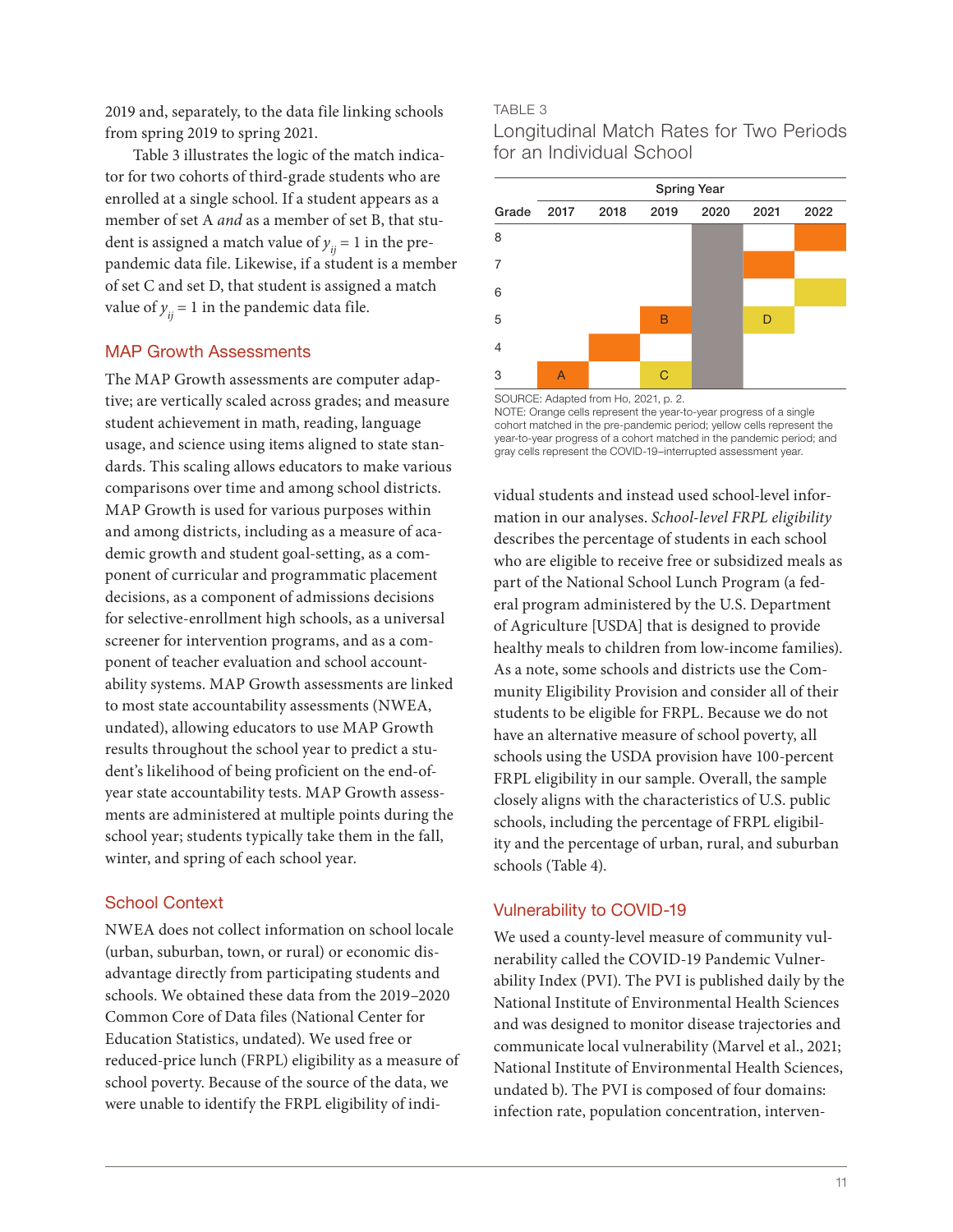| <u>UUTIUUT LUVUI DUUUTINIIVU ULAIDIIUU TUT ITIU ULAIAY UATTIMIU</u> |      |                        |         |      |         |                        |         |      |      |                                   |      |      |
|---------------------------------------------------------------------|------|------------------------|---------|------|---------|------------------------|---------|------|------|-----------------------------------|------|------|
| Characteristic<br>or Measure                                        |      | Analytic Sample (2017) |         |      |         | Analytic Sample (2019) |         |      |      | U.S. Population of Public Schools |      |      |
|                                                                     | Mean | <b>SD</b>              | Min     | Max  | Mean    | <b>SD</b>              | Min     | Max  | Mean | <b>SD</b>                         | Min  | Max  |
| <b>FRPL</b>                                                         | 0.52 | 0.28                   | 0.00    | 1.00 | 0.52    | 0.28                   | 0.00    | 1.00 | 0.55 | 0.28                              | 0.00 | 1.00 |
| <b>PVI</b>                                                          | 0.50 | 0.06                   | 0.23    | 0.62 | 0.50    | 0.06                   | 0.25    | 0.62 | 0.51 | 0.06                              | 0.23 | 0.64 |
| Urban                                                               | 0.28 | 0.45                   | 0.00    | 1.00 | 0.23    | 0.42                   | 0.00    | 1.00 | 0.28 | 0.45                              | 0.00 | 1.00 |
| Suburban                                                            | 0.34 | 0.47                   | 0.00    | 1.00 | 0.35    | 0.48                   | 0.00    | 1.00 | 0.31 | 0.46                              | 0.00 | 1.00 |
| Town                                                                | 0.11 | 0.32                   | 0.00    | 1.00 | 0.12    | 0.32                   | 0.00    | 1.00 | 0.13 | 0.34                              | 0.00 | 1.00 |
| Rural                                                               | 0.27 | 0.44                   | 0.00    | 1.00 | 0.31    | 0.46                   | 0.00    | 1.00 | 0.28 | 0.45                              | 0.00 | 1.00 |
| MAP score                                                           | 0.00 | 0.47                   | $-3.22$ | 1.66 | $-0.01$ | 0.41                   | $-2.97$ | 1.31 |      |                                   |      |      |

#### TABLE 4 School-Level Descriptive Statistics for the Study Sample

SOURCES: Data on school locale and FRPL are from the Common Core of Data (2019–2020) (National Center for Education Statistics, undated). PVI is from National Institute of Environmental Health Sciences, undated.

NOTES: Number of schools = 10,924 (2017); 8,511 (2019). SD = standard deviation. — = statistics are not available for the U.S. population.

tion measures (e.g., social distancing, testing), and health and environment. The fourth domain—health and environment—contains information on the percentage of the population that identifies as Black or American Indian. (For more information about how this index is constructed, see National Institute of Environmental Health Sciences, undated a). We pulled the PVI each day from February 28, 2020 (the first day the PVI was published), to April 7, 2021 (our cutoff date for beginning analysis), and took the average. Overall, the PVI scores for the schools in our sample align closely with those of all U.S. public schools.

#### Analytic Methods

To describe the percentage of students taking assessments in spring 2019 who were assessed in spring 2021, we created longitudinal student-level matches using NWEA MAP Growth data from spring 2019 and spring 2021 (Ho, 2021). Using these data and the student match indicators described earlier in this section, we derived a longitudinal match rate  $(m_{_{21\!}})$  for school *j* during the pandemic period as

$$
m_{21j} = \frac{N_{CD}}{N_C}
$$
, where  $N_{CD} = \sum_{i=1}^{N_C} y_{ij} = 1_{\{i \in C \cap D\}}$ ,

where  $m_{21j}$  is a match rate for school *j*, which is the ratio of the number of students present in the school in both the baseline and follow-up years  $(N_{CD})$ , calculated using the dichotomous student-level match indicator for student *i* in school *j* described above, and  $N_c$  is the number of tested students present in the school in the baseline year.<sup>5</sup> An overall match rate for *J* schools can thus be calculated as

$$
M = \frac{1}{J} \sum_{j=1}^{J} m_{21j}.
$$

For established schools with typical grade configurations (elementary schools spanning kindergarten through fifth grade and middle schools spanning sixth through eighth grade) and equal numbers of tested students enrolled in each grade, the expected maximum value of  $m_{21}$  would be 33 percent because many students would not be enrolled in the same school at follow-up because of standard promotional moves.

To contextualize and interpret *M*, we calculated a similar match rate for a two-year pre-pandemic span between spring 2017 and spring 2019:

$$
m_{19j} = \frac{N_{AB}}{N_A}
$$
, where  $N_{AB} = \sum_{i=1}^{N_A} y_{ij} = 1_{\{i \in A \cap B\}}$ ,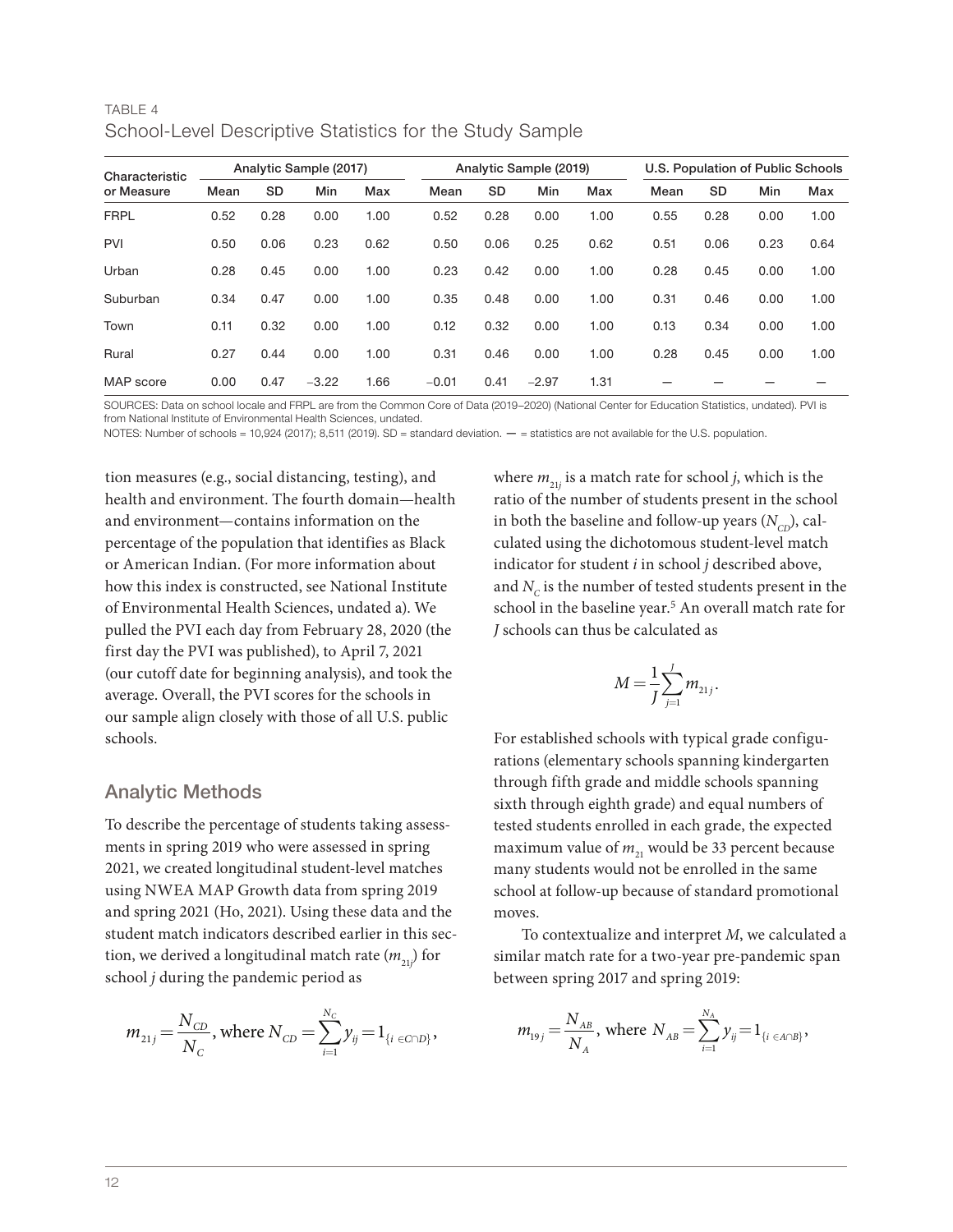where  $m_{_{19j}}$  is the match rate for school *j*. An overall match rate for *J* schools is likewise:

$$
\tilde{M} = \frac{1}{J} \sum_{j=1}^{J} m_{19j}.
$$

In addition to these longitudinal match rates, we calculated a measure of test participation across all schools, which was taken as the overall proportion of students with valid test scores in the baseline year who also had test scores in the follow-up year, regardless of their school affiliations.

It is important to note that both our longitudinal match rates and our participation rates take baseline-year test participants as the denominator for the purposes of calculation. This deviates from other cross-sectional test participation rates commonly reported on state websites, which report test participation as the fraction of enrolled students tested. However, we did not have 2020–2021 enrollment data available to construct participation rates in this way. It is also important to note that we could only tell whether a student remained in the same school if they had test data. Thus, a student that could not be matched to a school across time might have changed schools but might also have opted out of assessment in the follow-up year.

To investigate the extent to which pandemic period match rates varied within and among districts and states, we used a three-level regression model with schools contained within districts contained within states:

$$
m_{\scriptscriptstyle jds} = \alpha + \nu_{\scriptscriptstyle 00s} + u_{\scriptscriptstyle 0ds} + e_{\scriptscriptstyle jds},
$$

where  $m_{i,ds}$  is the match rate for school *j* in district *d* in state *s*. The overall mean match rate is captured by *α*, and  $v_{00s}$ ,  $u_{0ds}$  and  $e_{jds}$  are state, district, and residual random effects, with mean zero and variances  $\tau_{\beta}$ ,  $\tau_{\pi}$ , and  $\sigma^2$ , respectively. The proportion of total variance (Raudenbush and Bryk, 2002) in match rate among states can be expressed as

$$
\frac{\tau_{\beta}}{\tau_{\beta} + \tau_{\pi} + \sigma^2},
$$

and the proportion of total variance among districts (within states) can be expressed as

$$
\frac{\tau_{\pi}}{\tau_{\beta} + \tau_{\pi} + \sigma^2}.
$$

We used similarly defined models to investigate pre-pandemic match rates.

To examine the extent to which longitudinal matches differ systematically depending on the student, school, and community characteristics of race/ ethnicity, poverty, pandemic vulnerability, and urbanicity, we used a multilevel linear probability model:

$$
y_{ijds} = \alpha + \beta x_{ijds} + \delta z_{jds} + r_{000s} + v_{00ds} + u_{0jds} + e_{ijds},
$$

where  $y_{ijds}$  is the dichotomous individual match indicator as defined above for student *i* in school *j* in district *d* in state *s*;  $x_{\text{iids}}$  is a vector of school-mean centered student covariates, including race indicators; and  $z_{ids}$  is a vector of school-level covariates, including proportions for race/ethnicity, gender, and FRPL; school-mean baseline MAP Growth scores; urbanicity; and pandemic vulnerability.  $r_{_{000s}}$ ,  $v_{_{00ds}}$ ,  $u_{_{0jds}}$ , and  $e_{\text{iids}}$  are state, district, school, and residual random effects. We used this model specification because it allowed us to estimate separately and simultaneously within-school differences and between-school differences in test participation (Raudenbush and Bryk, 2002). We interpreted *β* estimates as average withinschool differences based on student characteristics and interpreted *δ* estimates as average associations between school-mean variables and school-mean match rates.

We used five different model specifications throughout our analysis to test the association between match rates and different student and school characteristics. Model A employs student-level race/ ethnicity and baseline MAP Growth reading scores, as well as school-mean race/ethnicity and achievement. This model was used to explore the extent to which matching rates differ depending on whether a student is low- or high-achieving prior to the pandemic and among racial and ethnic groups within schools. Model B regresses matching rates on schoollevel poverty (as measured by FRPL eligibility), while Model C employs PVI. These models were used to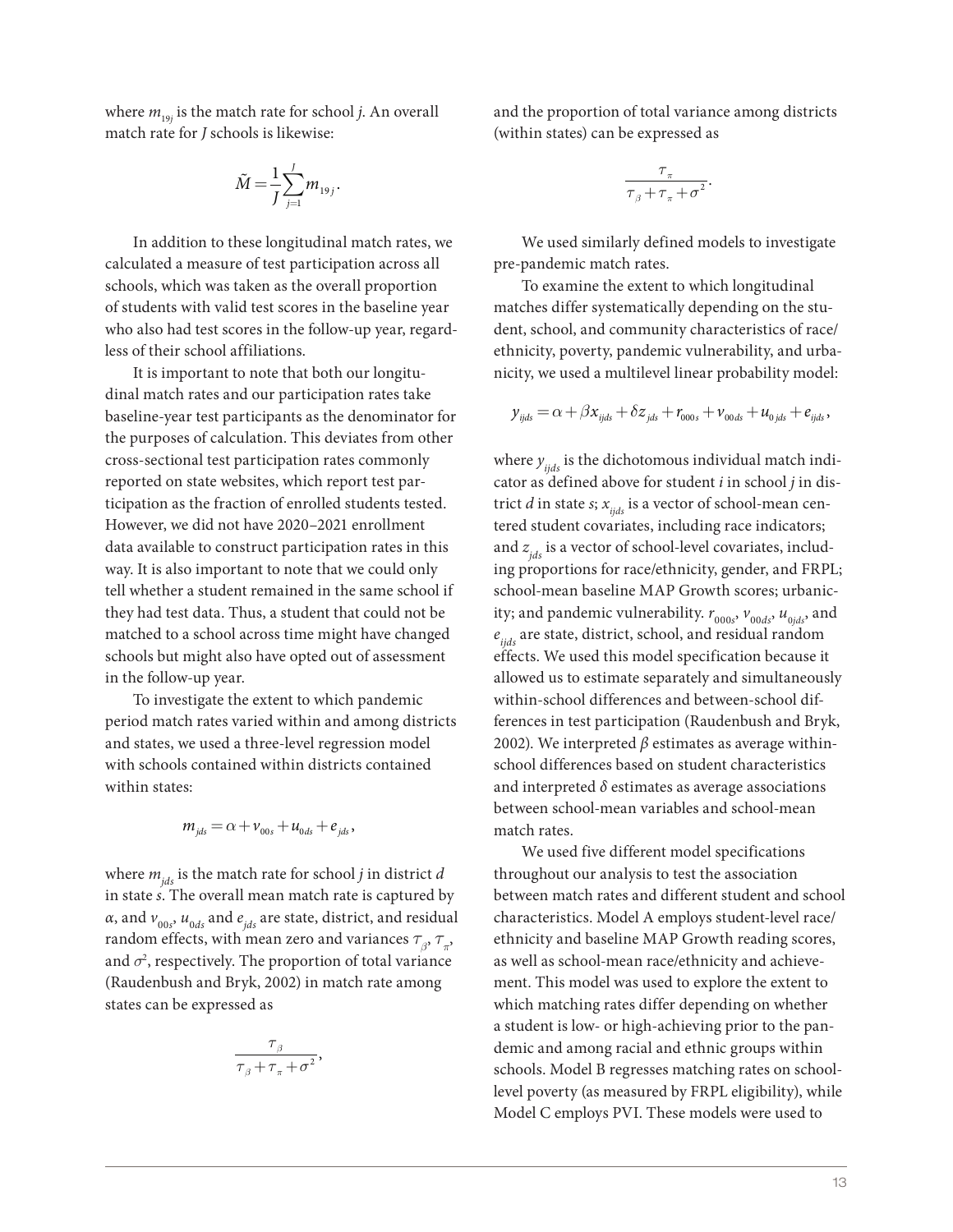separately explore associations of matching and poverty and pandemic vulnerability. We did not include school poverty and PVI in a single model because they both capture aspects of the local community's socioeconomic context. Model D uses a combination of FRPL, urbanicity, and the variables from Model A, which helps further disentangle whether differences in match rates by achievement and race/ethnicity occur once we have controlled for poverty. With a similar purpose, Model E uses a combination of PVI, urbanicity, and the variables from Model A.

## Study Limitations

There are several limitations to this study that are important to bear in mind when interpreting the results. First, when we were constructing our data set, if an entire school was not present in the followup year, we assumed that the school had opted out of testing rather than that all of the students in the school had opted not to participate. We believe that this is a reasonable assumption given what we know about MAP Growth administration. However, we also conducted sensitivity analyses and determined that our regression results were not sensitive to this assumption. Second, there are many operational differences between MAP Growth assessments and state summative assessments that may influence the generalizability of our findings from MAP Growth to the context of state summative assessments. On the one hand, participation in the MAP Growth assessment is not required to the same degree that participation in state summative assessments is required. (For example, there is no Every Student Succeeds Act–mandated 95-percent participation requirement, even in non-COVID-19 school years.) This difference might lead to overstating patterns of missing data in MAP Growth. On the other hand, given the incentives surrounding state exams, even small levels of missing data might be problematic for state summative tests as compared with benchmark and interim tests, including MAP Growth, especially if particular subgroups are systematically missing (see, for example, Figlio and Loeb, 2011). Relatedly, a third limitation of this study is that it was unable to address all state or school assessment contexts. In particular, the participation patterns that we characterize here

might not generalize to other assessment contexts, including annual state assessments, such as those required by the Every Student Succeeds Act (e.g., the Smarter Balanced assessments).

Finally, our study focused on one specific issue changes in test-taking populations and school composition over time—that compromises the comparability of school-level test scores in the pandemic era. However, there are other important questions that threaten the comparability of school-aggregate test scores, including fundamental questions about differences in assessment mode (e.g., remote versus inperson assessment), differences in students' opportunity to learn, and the differential emotional and psychological effects of COVID-19–related stressors. We addressed some of these issues in the discussion section of this report, but, because of data limitations, we could not investigate these issues empirically. Still, we believe that the investigations described in this report help highlight the complexity of interpreting school-level test scores under COVID-19 assessment conditions and help raise awareness of how low or uneven test participation could potentially contaminate aggregate test scores and compromise comparisons among schools or over time.

## **Results**

Student Participation in MAP Growth Assessments Was Lower in 2020–2021 Than in Pre-Pandemic Years

Figure 3 displays test participation rates and corresponding match rates for students in spring 2019 (before the pandemic) and for students in spring 2021 (during the pandemic). The first pair of columns shows the percentage of tested students in the baseline year who were also tested in the follow-up year, even if they moved schools. The second pair of columns shows the percentage of tested students in the baseline year who made expected grade progress, remained enrolled in the same school, and participated in testing in the follow-up year (the longitudinal match rate). During the pandemic period, there was approximately a 10–percentage-point decline in the number of students who participated in testing (from 52 percent to 42 percent), and there was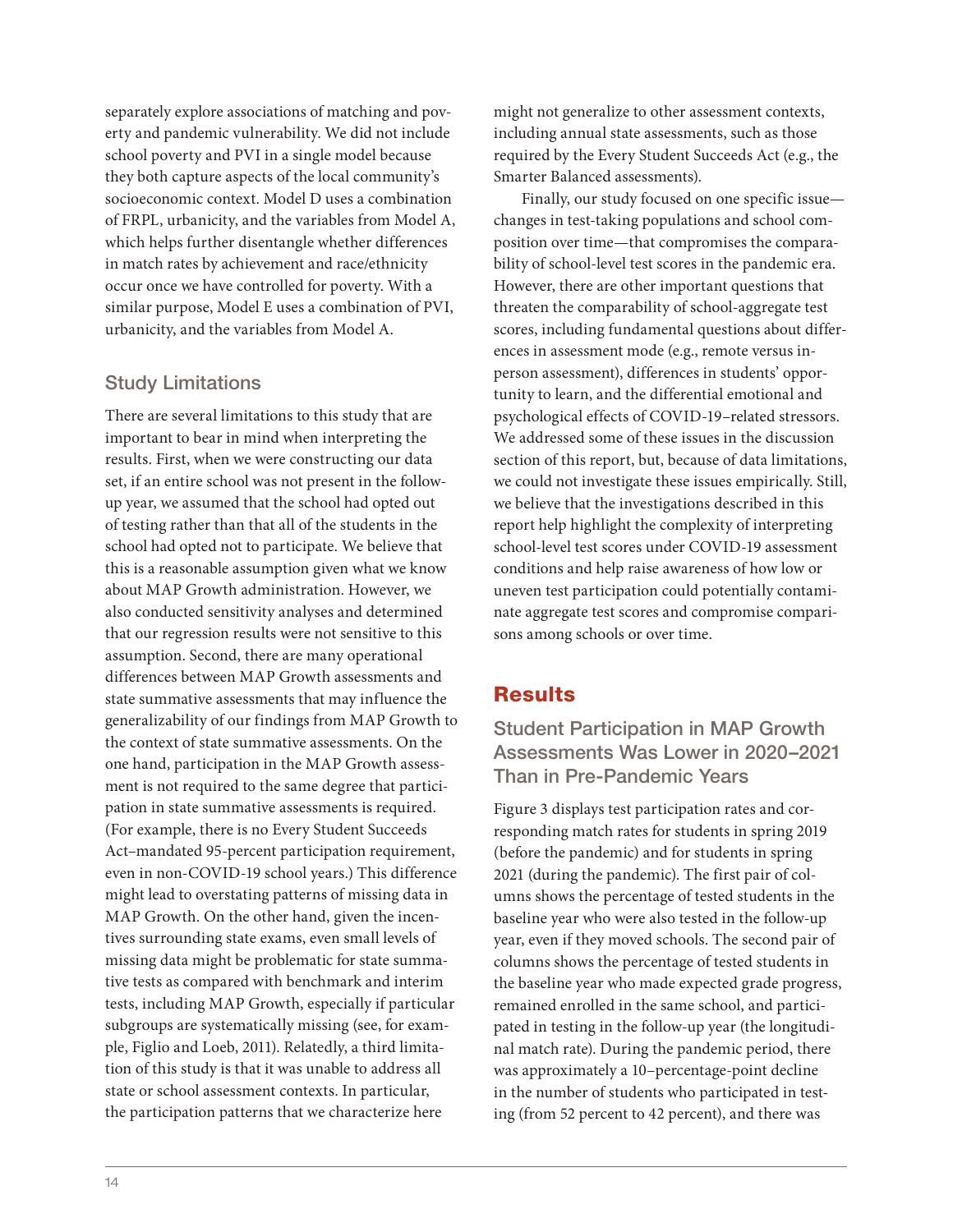approximately a 5–percentage-point decline in the number of students who were enrolled in the same school and participated in testing (from 26 percent to 21 percent), as compared with the pre-pandemic period. The typical optimal match rate for a school with a configuration of either kindergarten through fifth grade or sixth through eighth grade would be 33 percent, since only students in third grade and sixth grade would have the potential to match, given standard promotional school changes. (As a reminder, data on students in kindergarten through second grade are not included in our analyses.) Of course, in practice, many schools have alternative configurations, schools might not offer MAP Growth assessments in all grades, and newly launched or expanding schools might not have students enrolled across the span of third grade through eighth grade. Because of this, we use this optimal 33-percent benchmark as a heuristic device to guide interpretation. Using this heuristic, we can interpret a 5– percentage-point decline as nearly a 15–percentagepoint decline from the expected longitudinal match rate for this sample.

## There Was Wide Variability in School-Average Match Rates Within and Among Districts

On average, schools had 26 percent of students match across the pre-pandemic time span. However, in both periods, a substantial number of schools had zero match rates: 13 percent of schools in the prepandemic period and 11 percent of schools in the pandemic period. Figure 4 plots the school-level match rate distributions in each period after removing all the schools with zero match rates. There is wide variability in these match rates among schools in both periods. Some schools saw match rates very close to 0 percent, and others had match rates as high as 100 percent.<sup>6</sup> The green density, representing spring 2017 to spring 2019, has a pronounced peak (i.e., mode) around the average match rate of 0.30 (or 30 percent), and the yellow density, representing spring 2019 to spring 2021, has a pronounced peak around the average match rate of 0.26 (or 26 percent). We interpret these differences to mean that, during

#### FIGURE 3

Participation in MAP Growth Reading Tests: Pre-Pandemic and Pandemic Periods



NOTES: *Pre-pandemic* refers to the period from spring 2017 through spring 2019. *Pandemic* refers to the period from spring 2019 through spring 2021.

#### FIGURE 4

School-Level Match Rate Distributions: Pre-Pandemic and Pandemic Periods



NOTES: Plotted densities are for school-level match rates after removing schools with zero rates. *Pre-pandemic* refers to the period from spring 2017 to spring 2019. *Pandemic* refers to the period from spring 2019 to spring 2021.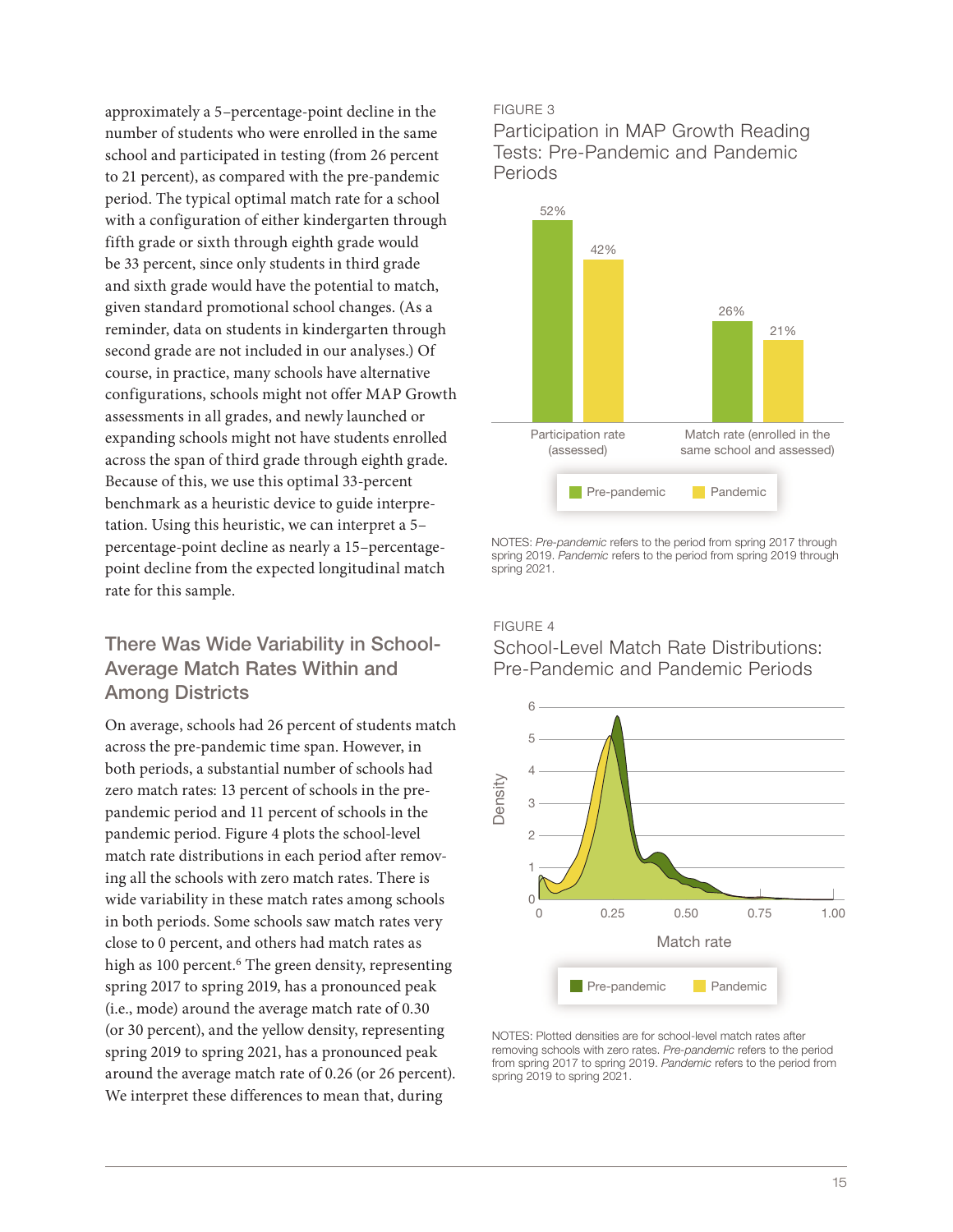the pandemic, overall school-level match rates were typically about 4 percentage points lower than in the pre-pandemic period.

When we looked at the proportion of variance in school match rates within and among districts, we saw that the variance among districts in a state was slightly lower than the variance within a district: Approximately 45 percent of the variance was among districts within states, and approximately 46 percent of the variance was among schools within districts. These percentages were largely similar in the prepandemic and pandemic periods, although there was slightly less variance within districts in the pandemic period (Table 5).

To put this variability in match rate into practical terms, the large variance component for districts implies that, within states, some districts had high match rates, and other districts had low match rates. There was an average match rate of 26 percent, so most districts had match rates that ranged from 0 percent to 56 percent. However, there was also a lot of variability within districts; the largest share of the variance in match rates is within districts in both the pre-pandemic and pandemic periods. Some schools within a district might have very high match rates (as high as 100 percent), and other schools within a district might have very low match rates (as low as 0 percent).

#### TABLE 5

#### Distributions and Variance Decompositions: School-Level Longitudinal Match Rates

|                    |      |           | <b>Variance Decomposition</b> |                             |    |  |  |
|--------------------|------|-----------|-------------------------------|-----------------------------|----|--|--|
| <b>Time Period</b> | Mean |           |                               | Range State District School |    |  |  |
| Pre-pandemic       | 30   | $0 - 94$  | 8                             | 40                          | 52 |  |  |
| Pandemic           | 26   | $0 - 100$ | 8                             | 45                          | 46 |  |  |

NOTES: All numbers are percentages. Percentages might not total 100 because of rounding. Variance decompositions are for schools after removing schools with zero rates. *Pre-pandemic* refers to the period from spring 2017 to spring 2019. *Pandemic* refers to the period from spring 2019 to spring 2021.

## There Were Systematic Differences in Match Rates Among Students and Among Communities During the Pandemic Period

To simplify presentation, Table 6 shows the results from a select set of our regression models investigating the extent to which longitudinal match rates differ within and among schools during the pandemic period as a function of student and school characteristics.7 The first two columns show prepandemic results for Models A and B, and the final three columns show pandemic results for Models A, B, and C. For the pre-pandemic period, we do not model the association of PVI with longitudinal match. PVI is a pandemic-specific composite measure that is based on information about COVID-19 infection rates and COVID-19–specific community health practices, including social distancing and testing and, as such, is not well defined in the prepandemic period. There were systematic differences in match rates among students and among communities. We highlight key findings from these analyses.

#### Students of Color Were Generally Less Likely to Be Matched Across Periods Than Their White Peers

In looking at longitudinal match rates across the pandemic period, Black, Asian, Pacific Islander, and Native American students were systematically less likely to be matched than their White peers in the same school. On average, these differences are between 2 and 5 percentage points and are comparable to rates in the pre-pandemic period. Conversely, Hispanic students were about 2 percent more likely to be matched. At the school level, schools serving higher proportions of Black students had systematically lower longitudinal match rates than other schools.

#### Historically Higher-Achieving Students Were Generally More Likely to Be Matched Across Periods Than Their Peers

In looking at longitudinal matching across the pandemic period, historically higher-achieving students were systematically more likely to be matched than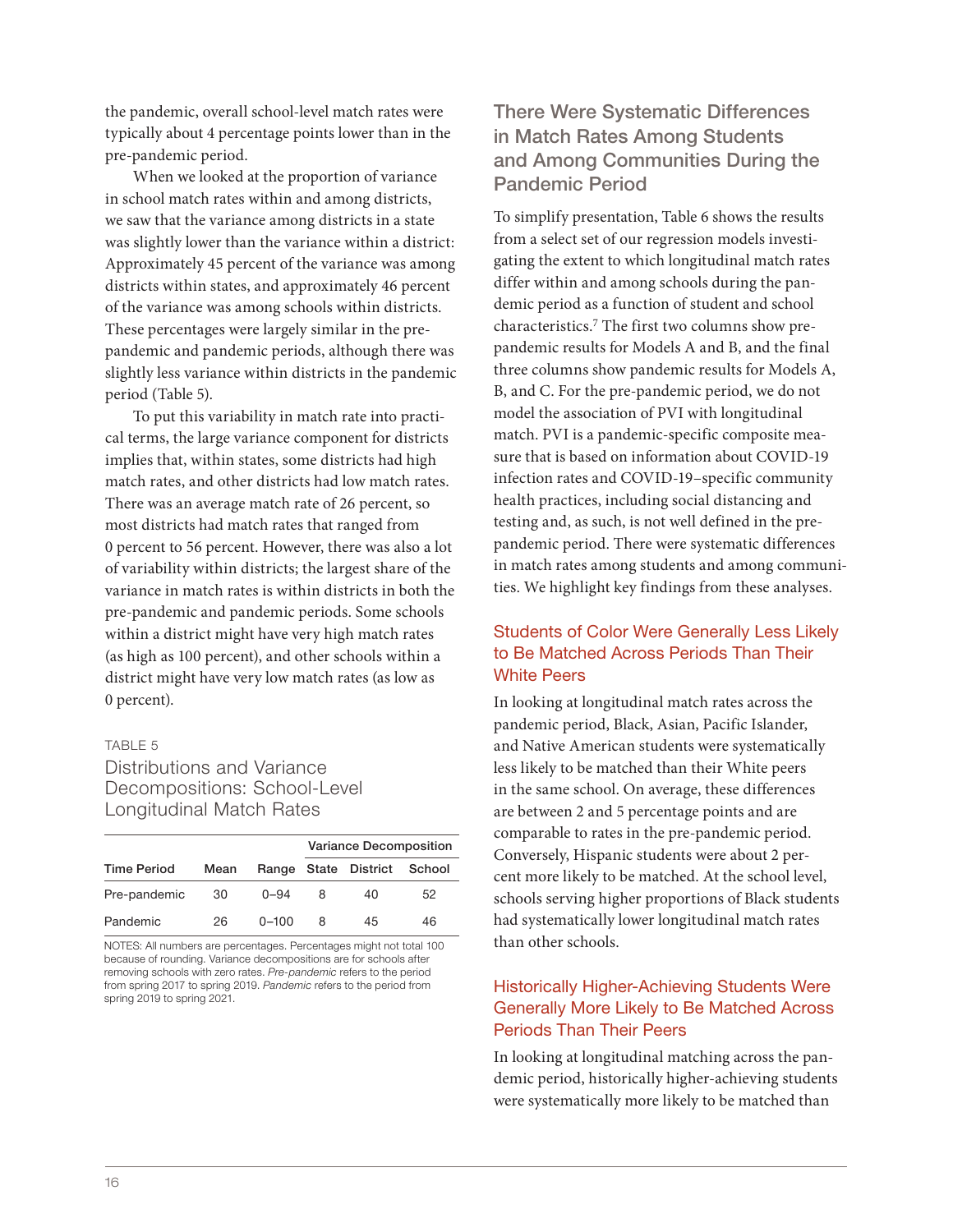## TABLE 6 Regression Results: Longitudinal Match Rates for Pre-Pandemic and Pandemic Periods

|                            |                | Pre-Pandemic |            | Pandemic |         |  |
|----------------------------|----------------|--------------|------------|----------|---------|--|
|                            | Model A        | Model B      | Model A    | Model B  | Model C |  |
| Student-level predictors   |                |              |            |          |         |  |
| Male                       | 0.00           |              | $0.00***$  |          |         |  |
|                            | (0.00)         |              | (0.00)     |          |         |  |
| Black                      | $-0.04***$     |              | $-0.05***$ |          |         |  |
|                            | (0.00)         |              | (0.00)     |          |         |  |
| Hispanic                   | $0.02***$      |              | $0.02***$  |          |         |  |
|                            | (0.00)         |              | (0.00)     |          |         |  |
| Asian                      | $-0.03***$     |              | $-0.03***$ |          |         |  |
|                            | (0.00)         |              | (0.00)     |          |         |  |
| Native American            | $-0.02***$     |              | $-0.05***$ |          |         |  |
|                            | (0.01)         |              | (0.01)     |          |         |  |
| Hawaiian                   | $-0.04***$     |              | $-0.05***$ |          |         |  |
|                            | (0.01)         |              | (0.01)     |          |         |  |
| Multiple                   | $-0.03***$     |              | $-0.03***$ |          |         |  |
|                            | (0.00)         |              | (0.00)     |          |         |  |
| Other                      | $0.07***$      |              | $0.04***$  |          |         |  |
|                            | (0.00)         |              | (0.00)     |          |         |  |
| MAP reading (baseline)     | $0.03***$      |              | $0.02***$  |          |         |  |
|                            | (0.00)         |              | (0.00)     |          |         |  |
| School-level predictors    |                |              |            |          |         |  |
| Proportion male            | $-0.04$        |              | $-0.04$    |          |         |  |
|                            | (0.03)         |              | (0.03)     |          |         |  |
| Proportion black           | $-0.18***$     |              | $-0.10***$ |          |         |  |
|                            | (0.02)         |              | (0.02)     |          |         |  |
| Proportion Hispanic        | $0.03^{\star}$ |              | $-0.01$    |          |         |  |
|                            | (0.02)         |              | (0.02)     |          |         |  |
| Proportion Asian           | $-0.11**$      |              | 0.01       |          |         |  |
|                            | (0.05)         |              | (0.04)     |          |         |  |
| Proportion Native American | 0.04           |              | 0.01       |          |         |  |
|                            | (0.05)         |              | (0.05)     |          |         |  |
| Proportion Hawaiian        | $-0.32**$      |              | 0.14       |          |         |  |
|                            | (0.17)         |              | (0.16)     |          |         |  |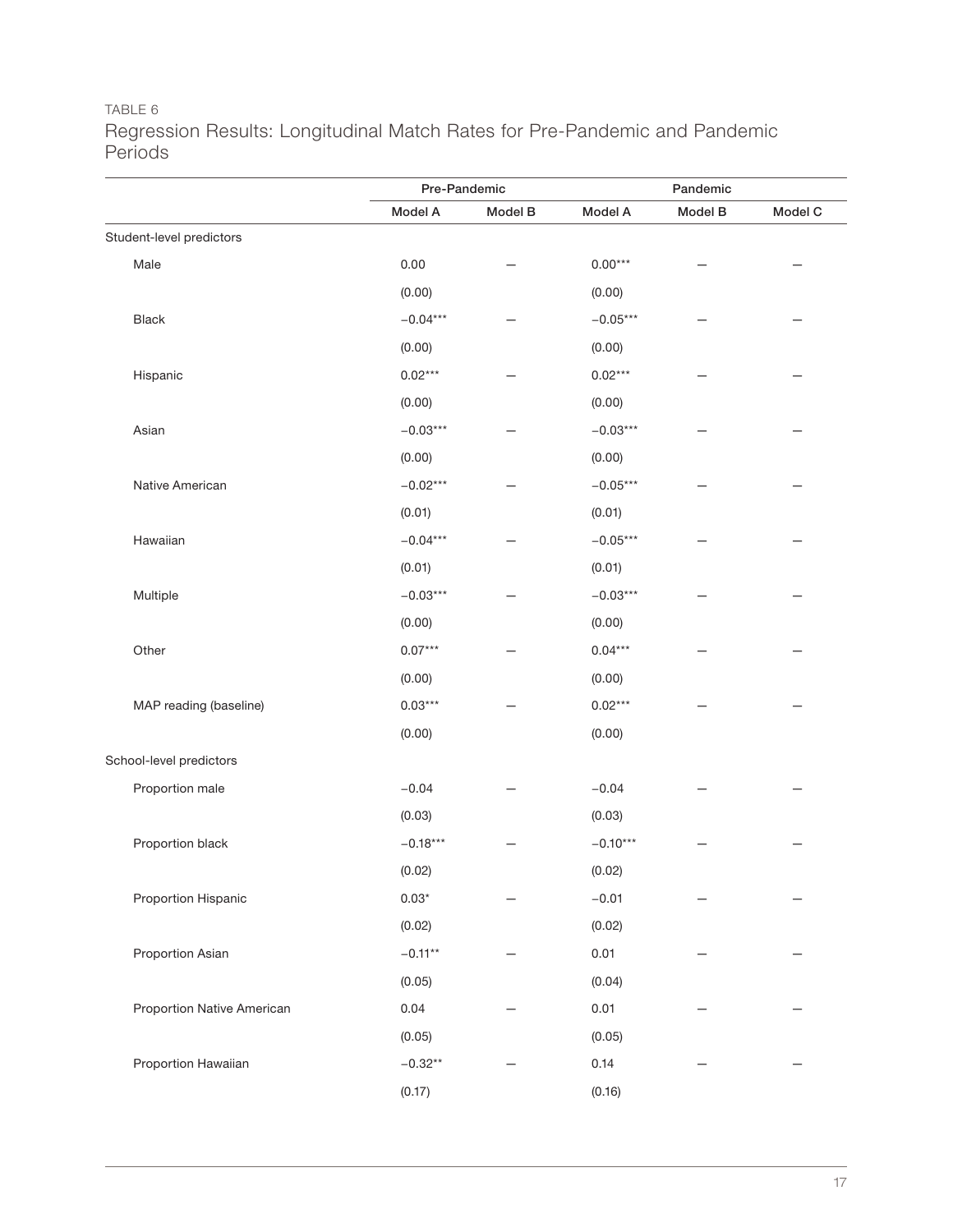#### Table 6—Continued

|                                             |           | Pre-Pandemic |           | Pandemic   |            |  |
|---------------------------------------------|-----------|--------------|-----------|------------|------------|--|
|                                             | Model A   | Model B      | Model A   | Model B    | Model C    |  |
| Proportion multiple                         | $-0.12**$ |              | $-0.11*$  |            |            |  |
|                                             | (0.06)    |              | (0.06)    |            |            |  |
| Proportion other                            | $-0.01$   |              | 0.01      |            |            |  |
|                                             | (0.02)    |              | (0.02)    |            |            |  |
| Mean MAP Growth reading score<br>(baseline) | $0.08***$ |              | $0.08***$ |            |            |  |
|                                             | (0.01)    |              | (0.01)    |            |            |  |
| Proportion eligible for FRPL                |           | $-0.14***$   |           | $-0.13***$ |            |  |
|                                             |           | (0.01)       |           | (0.01)     |            |  |
| PVI                                         |           |              |           |            | $-0.14***$ |  |
|                                             |           |              |           |            | (0.05)     |  |
| Constant                                    | $0.63***$ | $0.70***$    | $0.56***$ | $0.63***$  | $0.63***$  |  |
|                                             | (0.02)    | (0.01)       | (0.02)    | (0.01)     | (0.03)     |  |
| N                                           | 705,818   | 706,631      | 832,638   | 833,987    | 824,909    |  |

NOTES: *N* = number of students; \* *p* < 0.10; \*\* *p* < 0.05, \*\*\* *p* < 0.01. — = predictor not included in model. *Pandemic* refers to the period from spring 2019 to spring 2021. We also ran models with PVI as an independent predictor in the pre-pandemic period, although those results are not reported. In those models, PVI is not a significant predictor of match rates.

their peers in the same school. On average, a 1– standard deviation increase in MAP Growth scores is associated with a 2-percent increase in match probability over the pandemic period; this result is comparable to the pre-pandemic period result. At the school level, we saw similar trends: Schools serving higher proportions of high-achieving students had systematically higher longitudinal match rates than other schools.

## Schools Serving High-Poverty and COVID-19– Vulnerable Communities Had Systematically Lower Match Rates Than Other Schools

Schools that serve higher-poverty and COVID-19– vulnerable communities had systematically lower match rates than other schools across the pandemic period. In particular, Model B shows that schools in which 100 percent of students were eligible for FRPL had approximately 13-percent lower match rates than schools serving communities with 0-percent FRPL eligibility.

## Although Some Pandemic Period Participation Trends Are Comparable with Pre-Pandemic Trends, Schools in COVID-19– Vulnerable Communities Had Systematically Lower Match Rates in the Pandemic Period

As shown in Table 6, many of the systematic differences that we saw in the pandemic period based on race and prior academic achievement were also present in the pre-pandemic period: Black, Asian, and Native American students were less likely than their White peers in the same school to be matched over time, and high-achieving students were more likely than their lower-achieving peers in the same school to be matched over time. The extent of these withinschool differences in the pre-pandemic period is very similar to the extent of these differences in the pandemic period, which can be seen by visually inspecting the magnitude of the parameter estimates.

At a school level, the patterns are also largely consistent when we compare the pre-pandemic and pandemic periods: Schools enrolling larger shares of Black students or FRPL-eligible students had lower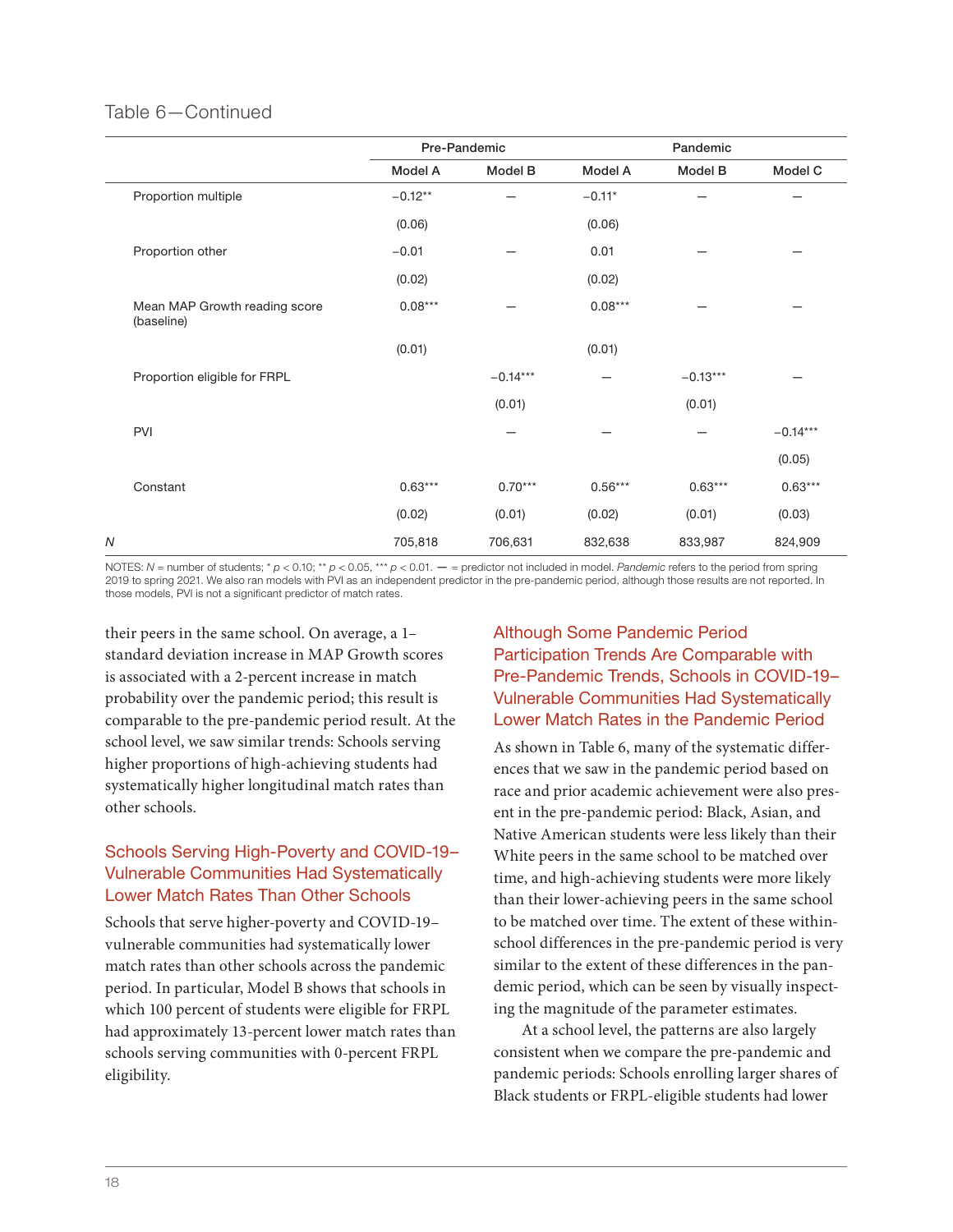overall match rates, and schools with higher baseline achievement had higher overall match rates. There are some small differences in the magnitude of these match-rate differences across periods. Schools serving higher proportions of Black students still had lower match rates but to a lesser extent during the pandemic period, whereas schools serving higher proportions of Asian students had considerably higher match rates during the pandemic period.

Given the unique and complex ways in which the pandemic disrupted the lives of students and their families, it is perhaps not surprising that schools in communities that were more vulnerable to COVID-19—those with higher infection rates, higher residential density, higher prevalence of comorbidities, and greater health disparities—had systematically lower match rates: Schools in the most vulnerable communities had match rates that were systematically 14 percent lower than schools in the least vulnerable communities.

#### Summary

In this report, we used data from NWEA's MAP Growth assessments to investigate one specific issue that may contaminate school-aggregate test scores: changes in school composition that result from low or uneven test participation over time. We investigated whether MAP Growth participation in the pandemic period was lower overall than in pre-pandemic school years and whether match rates varied systematically within and among districts. We also investigated whether there were systematic differences in match rates in assessment depending on student, school, and community characteristics.

Our analyses strongly suggest that student participation in spring assessments in 2020–2021 was both lower relative to recent pre-pandemic years *and* uneven in ways that can contaminate schoolaggregate test scores: Fewer students participated in MAP Growth assessments, and there were systematic differences in test participation during the pandemic period. In particular, students of color and schools in economically disadvantaged or COVID-19–affected communities had systematically lower match rates than other schools. These kinds of changes in school populations are likely to bring about immediate changes in school-aggregate measures of academic performance (see, for example, Luyten and de Wolf, 2011). Our analyses also suggest that, although many of the demographic differences in test participation during the pandemic were similar to pre-pandemic patterns, schools in COVID-19–vulnerable communities had systematically lower match rates in the pandemic period.

Finally, the fact that there was considerable variability in test participation within and among schools should not be overlooked. In some schools, participation rates were quite high. In others, participation rates were quite low. The results from our regressionbased analyses describe average within- and amongschool differences in test participation, and these averages might or might not accurately describe any specific school or district. For example, there might be geographical interactions that alter patterns of test participation among subgroups: It might be that, in some regions or school districts, Black students were less likely to participate in testing, while, in other regions, White students were less likely to participate.

Our analyses strongly suggest that student participation in spring assessments in 2020–2021 was both lower relative to recent pre-pandemic years *and* uneven in ways that can contaminate school-aggregate test scores.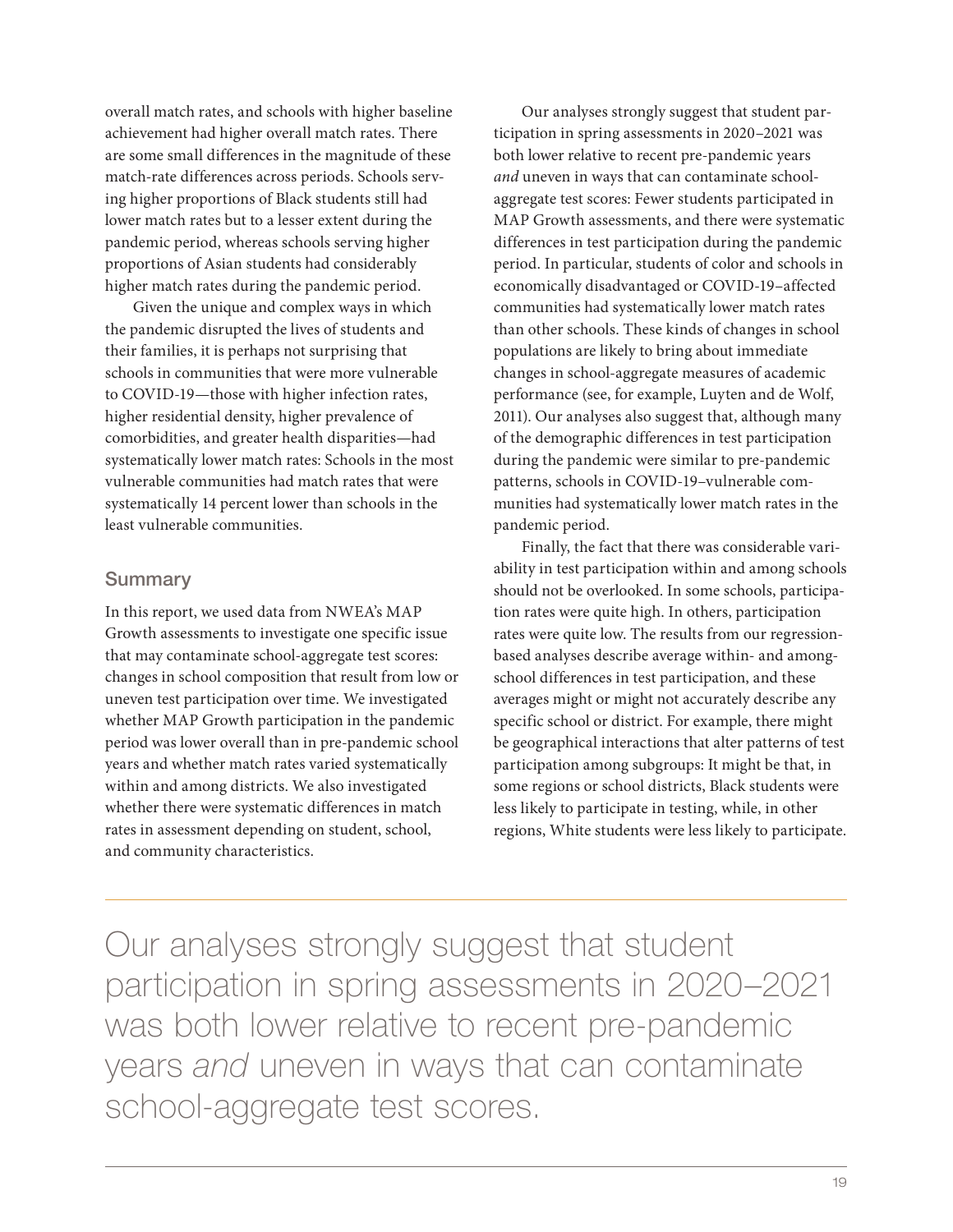It is important to keep in mind that this study focused on only one issue that might compromise school-aggregate test score interpretation. Here, we briefly discuss two additional issues that school systems will want to examine to better understand the ways in which comparisons among schools or over time might be compromised: differences in assessment mode (i.e., remote versus in-person assessment) and differences in students' opportunity to learn.

Generally speaking, in addition to assuming stable test-taking populations, school-aggregate test score comparisons assume that all individuals took the same test under the same or similar testing conditions (DePascale and Gong, 2020). Although variations in testing conditions (e.g., one student might be having an off day, another student might be dealing with a broken pencil or a broken air conditioner, another student might encounter a set of test questions that aligns perfectly with the material they know best) are generally treated as idiosyncratic, the pandemic introduces the potential for differences in testing conditions to vary systematically among schools. In particular, some schools were more likely to administer tests remotely than others. A national survey of public school systems in winter 2021 reported that 18 percent of districts offered instruction that was fully in person and 10 percent offered instruction that was mostly or fully remote (Hodgman et al., 2021). Given that U.S. ED guidance to states indicated that students should not be brought to school for the sole purpose of test administration,<sup>8</sup> it is likely that there were similar variations in the percentages of students who participated in assessment remotely and in person in spring 2021.

To illustrate this point, imagine that two schools administered the same test, but students in one

school took the test remotely at home and students in the other school took the test in person at school. Aggregate score differences might reflect real differences in school-level achievement but also might reflect other factors about the testing context, including technological limitations; the availability of parent support; and access to clean, quiet, and distraction-free spaces in which to take the test. Alternatively, some students might feel more comfortable when testing outside a school setting, and standardized testing procedures might interact with personal characteristics in ways that systematically affect test performance in undesirable ways (Sireci, 2020).

There is another aspect that threatens the comparability of aggregate test scores, even if the same test is given at all schools and if administration conditions are controlled to the extent possible: opportunity to learn, which includes content coverage, content exposure, content emphasis, and the quality of instructional delivery (McDonnell, 1995; Stevens and Grymes, 1993). Opportunity to learn has long been considered an important predictor of learning outcomes (Martínez, 2012; Wang and Goldschmidt, 1999), and content exposure is associated with student academic achievement (Goodman, Miller, and West-Olatunji, 2012; Lavy, 2015). Opportunity to learn plays an important role in determining whether test scores can be used fairly and accurately to monitor school progress and performance (American Educational Research Association, American Psychological Association, and National Council on Measurement in Education, 2014). COVID-19 presents special challenges for disentangling differences in opportunity to learn from differences in test administration because differences in test administration mode (remote or in person) are likely confounded

Although variations in testing conditions are generally treated as idiosyncratic, the pandemic introduces the potential for differences in testing conditions to vary systematically among schools.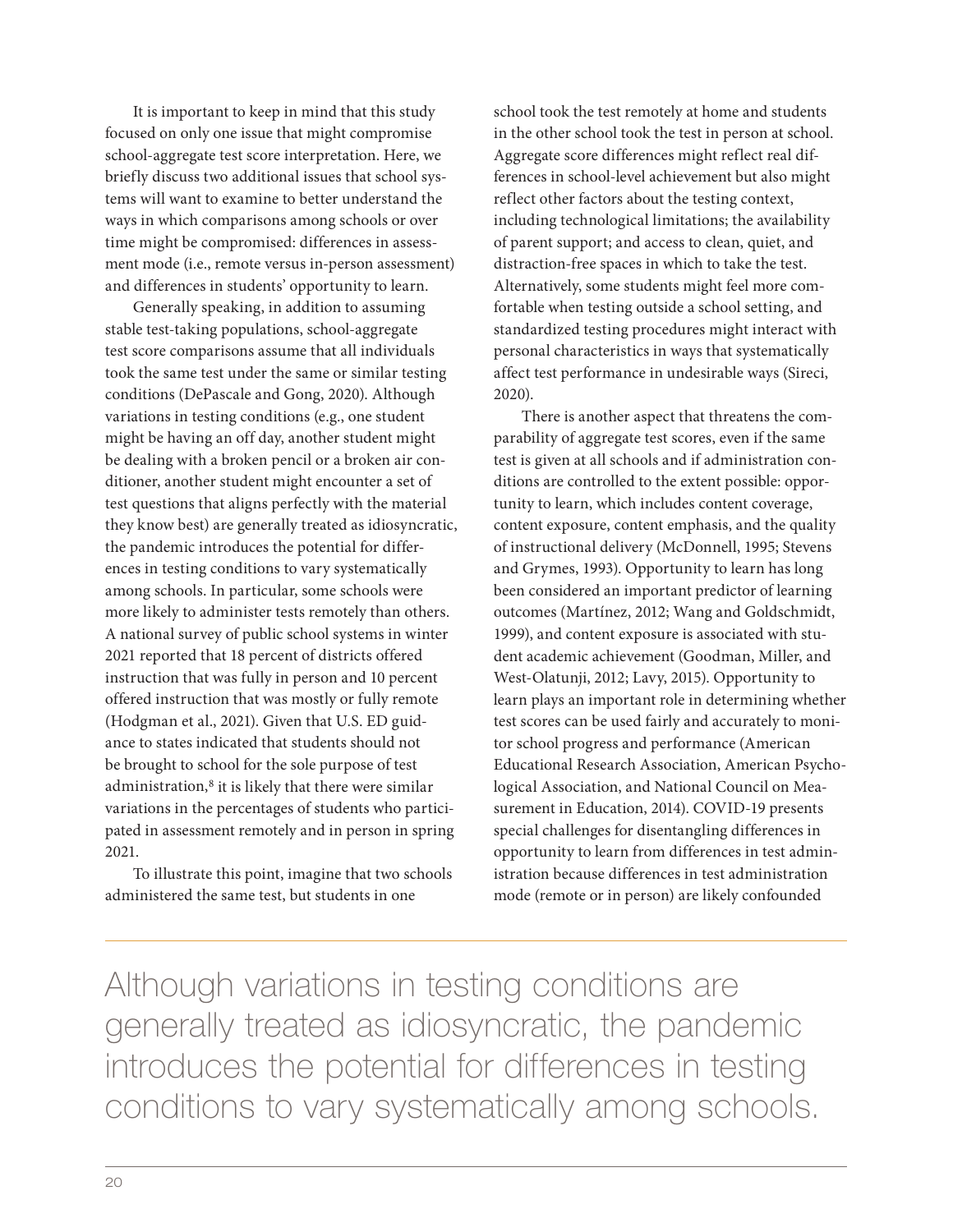The potential impacts of differences in opportunity to learn during COVID-19 might be substantial because school closures had substantial impacts on both content exposure and the quality of instructional delivery.

with changes in instructional mode. The potential impacts of differences in opportunity to learn during COVID-19 might be substantial because school closures had substantial impacts on both content exposure and the quality of instructional delivery. There is evidence that instructional effects may have been the largest in the most-disadvantaged schools and that remote learning may have had the most adverse impacts for the most-vulnerable students (e.g., Haderlein et al., 2021; Hodgman et al., 2021; Kaufman and Diliberti, 2021).

## **Discussion**

As school systems respond to the COVID-19 pandemic by developing policies and practices that focus on restart and recovery, many systems will almost certainly rely on school-aggregate scores from state summative, interim, and benchmark assessments to identify schools where students have responded well to COVID-19 disruption, restart, and recovery, as well as schools where students have been disproportionately affected. However, using school-aggregate test scores for such purposes relies on the assumption that differences in aggregate test scores from spring 2019 to spring 2021 can be accurately interpreted as representing real and meaningful differences in school progress and performance during the pandemic. Central to evaluating the accuracy of schoolaggregate test scores is understanding the extent to which the scores have been influenced by low and uneven test participation, systematic differences in test administration mode, and systematic differences in opportunity to learn among school contexts

during the pandemic. This study offers three insights relative to test participation that might provide guidance to school systems as they report school-level test score information from spring 2021 and implement restart and recovery plans.

## Comparing Spring 2021 School-Aggregate Test Scores with Those from Spring 2019 Might Misrepresent School Progress or Pandemic Impacts

Our analysis of students' match rates shows that students in communities that were more likely to be affected by the pandemic were much less likely to be matched across the 2019 to 2021 school years. Specifically, students in the most affected communities were 15 percent less likely to be matched than their peers in the least affected communities. If students and communities that were likely to be more affected by the pandemic did not participate in testing in spring 2021, comparisons with spring 2019 might *overstate* school progress. This, in turn, suggests that the identification of schools in which students have been disproportionately affected by COVID-19 might *underestimate* the extent of the problem if educators and policymakers do not take test participation into consideration as an important contextual factor for interpreting school-aggregate test scores (Barnum, 2021).

This differential missingness will also make it difficult to use test scores to inform resource allocation (e.g., states' and districts' distribution of Elementary and Secondary School Emergency Relief funds) and to evaluate interventions focused on restart and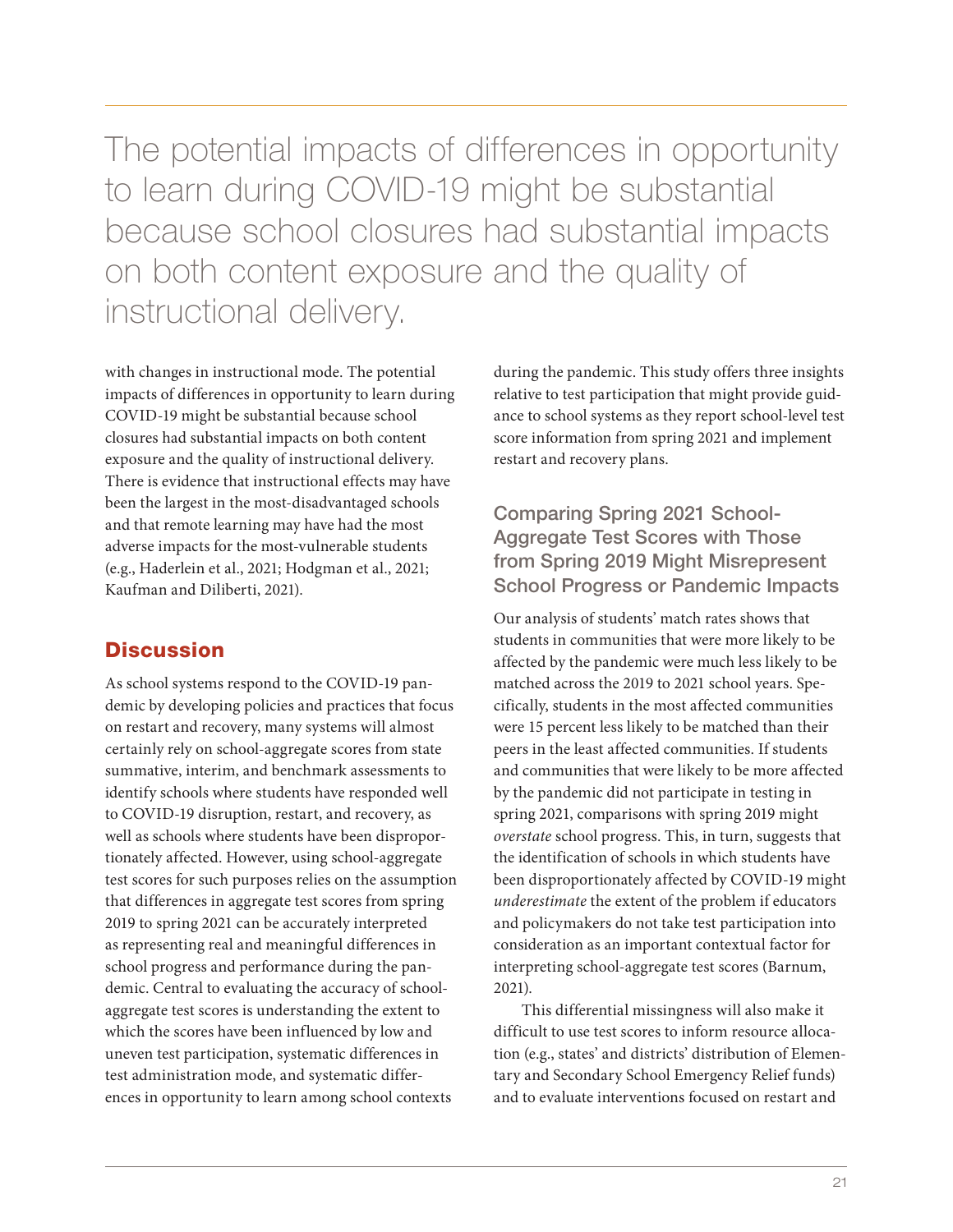recovery. For this reason, as a general rule, the findings of this study suggest that comparisons of schoolaggregate MAP Growth scores over time, especially comparisons that focus on COVID-19 versus pre-COVID-19 school years, should be avoided. Such a recommendation is consistent with statements made by several states, on their websites or in accompanying technical documentation, that 2019 and 2021 school-level scores from state summative tests should not be compared because of participation issues.

However, we acknowledge that the aggregate trends presented in our analyses might not apply equally to all schools and districts. Indeed, we found wide variability in test-taking patterns among districts and schools. This strongly suggests that school systems should conduct their own local analyses of longitudinal match rates for schools overall and by subgroup to better understand patterns of low or uneven test participation over time and should make local determinations about the extent to which school-level comparisons over time might be compromised by changes in school composition. In systems in which participation was high and consistent over time, comparisons might still be useful for identifying school needs and allocating resources.

The findings of this study suggest that comparisons of schoolaggregate MAP Growth scores over time, especially comparisons that focus on COVID-19 versus pre-COVID-19 school years, should be avoided.

## Comparing Spring 2021 Aggregates Among Schools Might Misrepresent the Relative Performance of Schools

Given that participation in assessment was lower in spring 2021, comparisons among schools or districts in spring 2021 are likely compromised, and we caution against comparing aggregate test scores among schools without setting such comparisons in the appropriate context of test participation. Participation differences might contaminate school comparisons even as school systems emerge from the pandemic and schooling returns to a sense of normalcy. We recognize that school system leaders have access to a variety of data sources to inform their understanding of how COVID-19 affected students and schools in the 2020–2021 school year, and officials should, to the extent possible, base appraisals of school performance, progress, and COVID-19 response on multiple sources of information, such as benchmark and formative assessments, locally determined measures of COVID-19 impacts, and data on school or community context. As above, this recommendation is made with an acknowledgment that test participation varied among schools and districts; school systems should conduct their own test participation analyses to determine the extent to which comparisons among schools might be compromised by low or uneven test participation. Such analyses might involve having principals or other school leaders conduct school-specific investigations of test participation to better understand how many students and which ones—participated in spring 2021 testing (Gewertz, 2021). In systems in which participation was high among student subgroups, comparisons might still be useful for identifying school needs and allocating resources.<sup>9</sup>

## Information About Low and Differential Participation in Spring 2021 Testing Should Be Transparently Reported Along with Publicly Released Data

Although this study focused on test participation in the context of the NWEA MAP Growth tests, the empirical results of this study largely support recommendations from researchers and policymakers that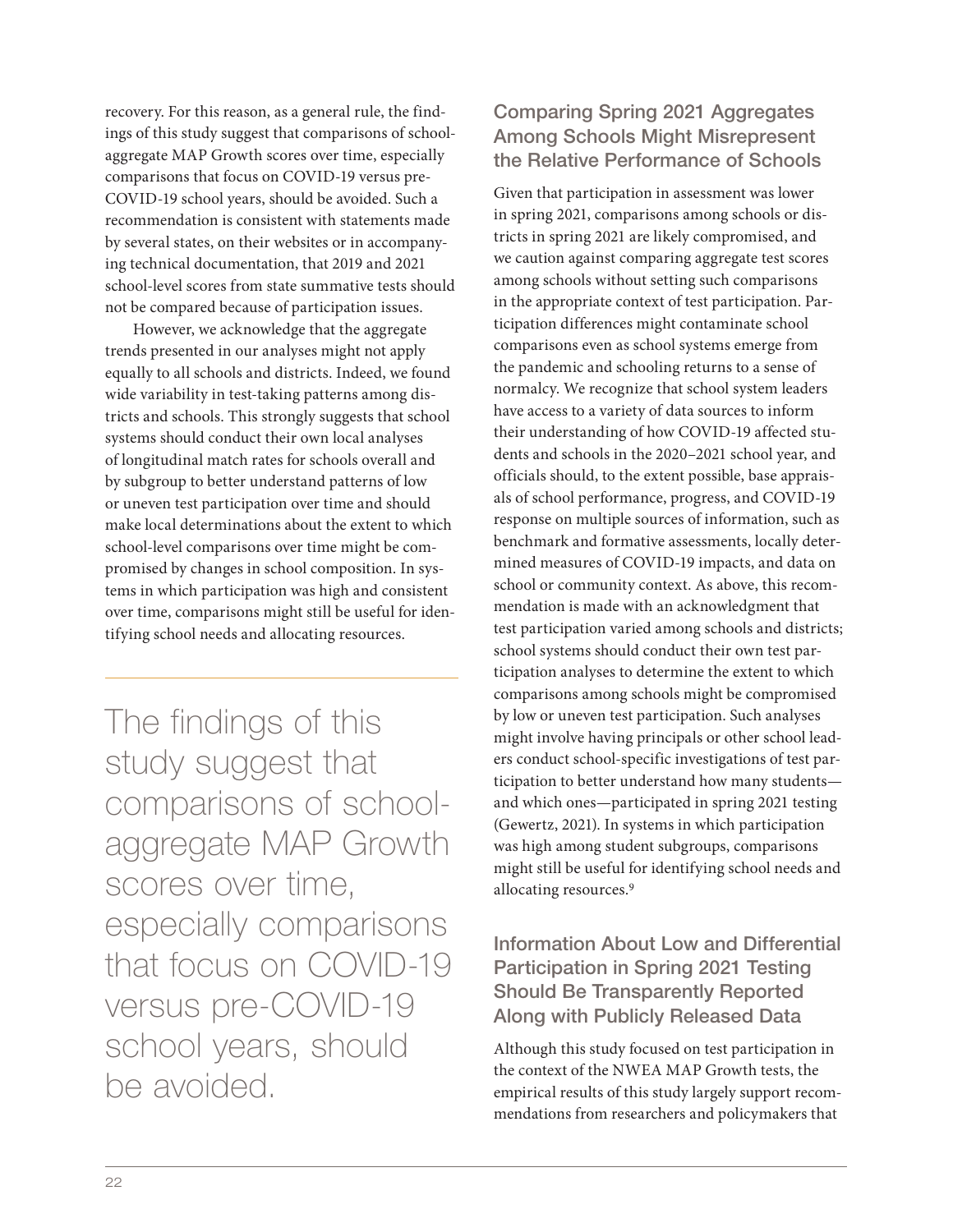When systems report school-aggregate test scores, they should consider how the pandemic has affected their communities and the ways in which they can address this in the presentation of school-average performance.

spring 2021 school-level reporting of state summative test scores be accompanied by clear information about historical and current test participation (Ho, 2021; U.S. ED, 2021b). Providing this information allows the public to appraise the extent to which test results are representative of school populations and to evaluate the extent to which comparisons among schools or over time may be compromised by changes in school composition. We caution that, although such reporting practices are important as a foundational practice, many administrative data sets contain only a limited number of variables that describe student or school characteristics, and these characteristics might not fully capture the myriad ways in which the pandemic affected students and communities. It is thus important for systems to communicate that reporting of broad averages, although useful, might misspecify community or school trends or other important details about how students, communities,

and schools have fared over the past three school years. When systems report school-aggregate test scores, they should consider how the pandemic has affected their communities and the ways in which they can address this in the presentation of schoolaverage performance.

## Acknowledgments

The authors are grateful to the expert panelists who provided insight and guidance on this report: June Ahn, Sharon Bi, Dan Goldhaber, Betheny Gross, Laura Hamilton, Matthew Raimondi, Kevin Schaaf, Jessaca Spybrook, and Katharine Strunk. This document benefited substantively from feedback from Morgan Polikoff and Bonnie Ghosh-Dastidar. Emily Ward provided expert editing. Any flaws that remain are solely the authors' responsibility.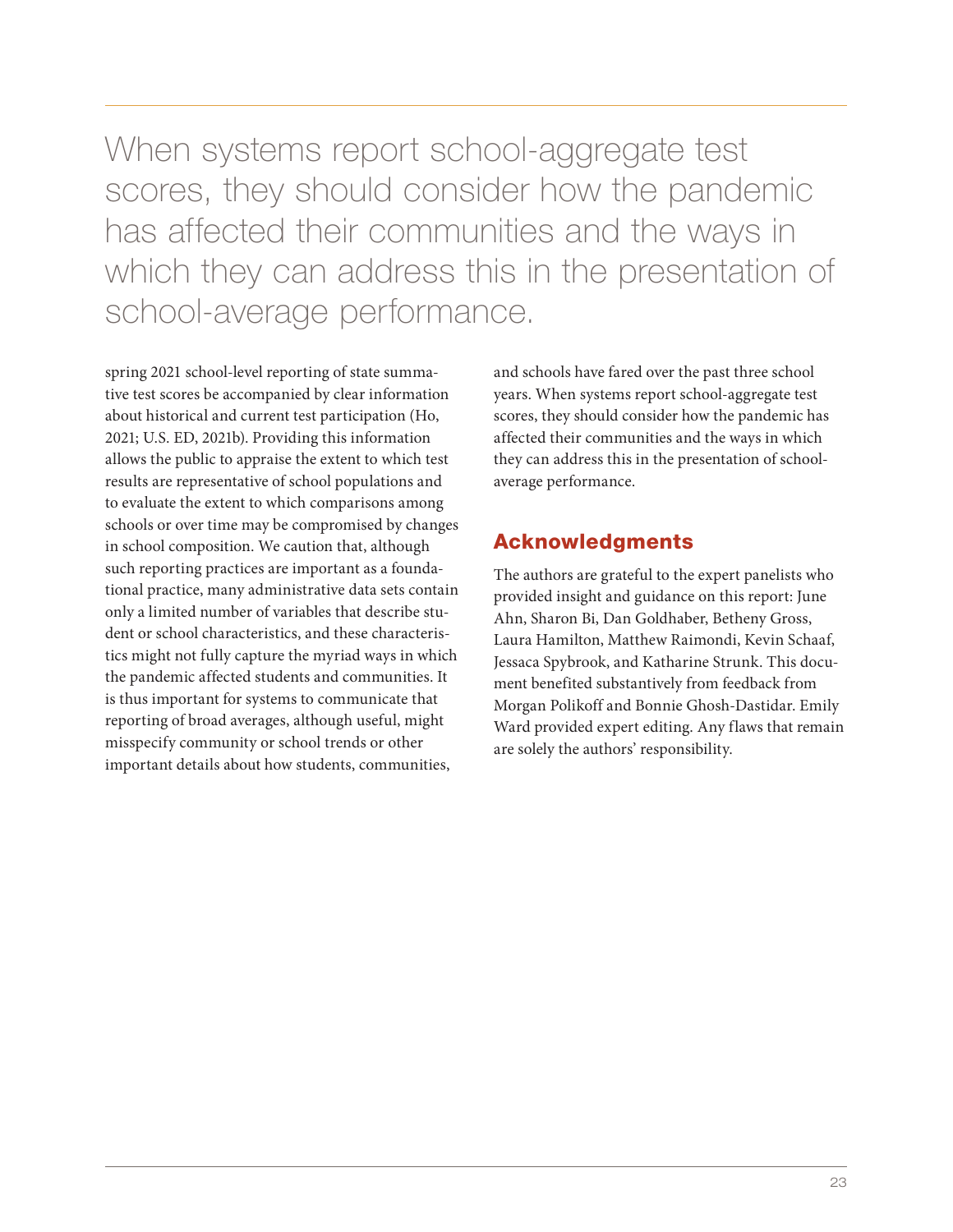## **Notes**

<sup>1</sup> However, by May 2021, only 1 percent of U.S. school districts had fully remote instruction (Ferren, 2021).

 $2$  Many states note that low and uneven participation during spring 2021 compromises comparisons among schools or over time, and several states caution against making comparisons without fully understanding the assessment context and test participation rates.

 $^3$  State policy is evolving rapidly in response to the pandemic, and it is difficult to locate accurate public documentation of current state plans. We corroborated these claims through conversations with accountability directors in five states.

<sup>4</sup> Similar analyses were conducted for math assessments, but, because there were very few students who were assessed in one subject but not the other, results did not differ in substance or interpretation. Math results are available upon request from the authors.

<sup>5</sup> Note that  $N_{CD}$  and  $N_C$  are school-level counts. For ease of exposition, we omit the school-level subscript *j*.

<sup>6</sup> Schools with configurations of kindergarten through fifth grade and sixth through eighth grade have an expected optimal match rate of 33 percent. Other school and testing configurations can result in higher match rates. In our sample, approximately 2 percent of students are enrolled in schools with alternative grade configurations. Optimal match rates might also be higher for new or expanding schools. For example, a school that enrolled and tested only third-graders in 2019 could have a 100-percent match rate if all fifth-graders were assessed in 2021.

<sup>7</sup> Results for the two additional models (D and E) were consistent with the results presented here, so, for ease of presentation, we have omitted those results from this report. Complete results are available from the authors upon request.

See Rosenblum, 2021.

<sup>9</sup> Some test designers have cautioned that participation rates below 50 percent would seriously compromise comparability, even if there were no systematic differences in student participation (Gewertz, 2021).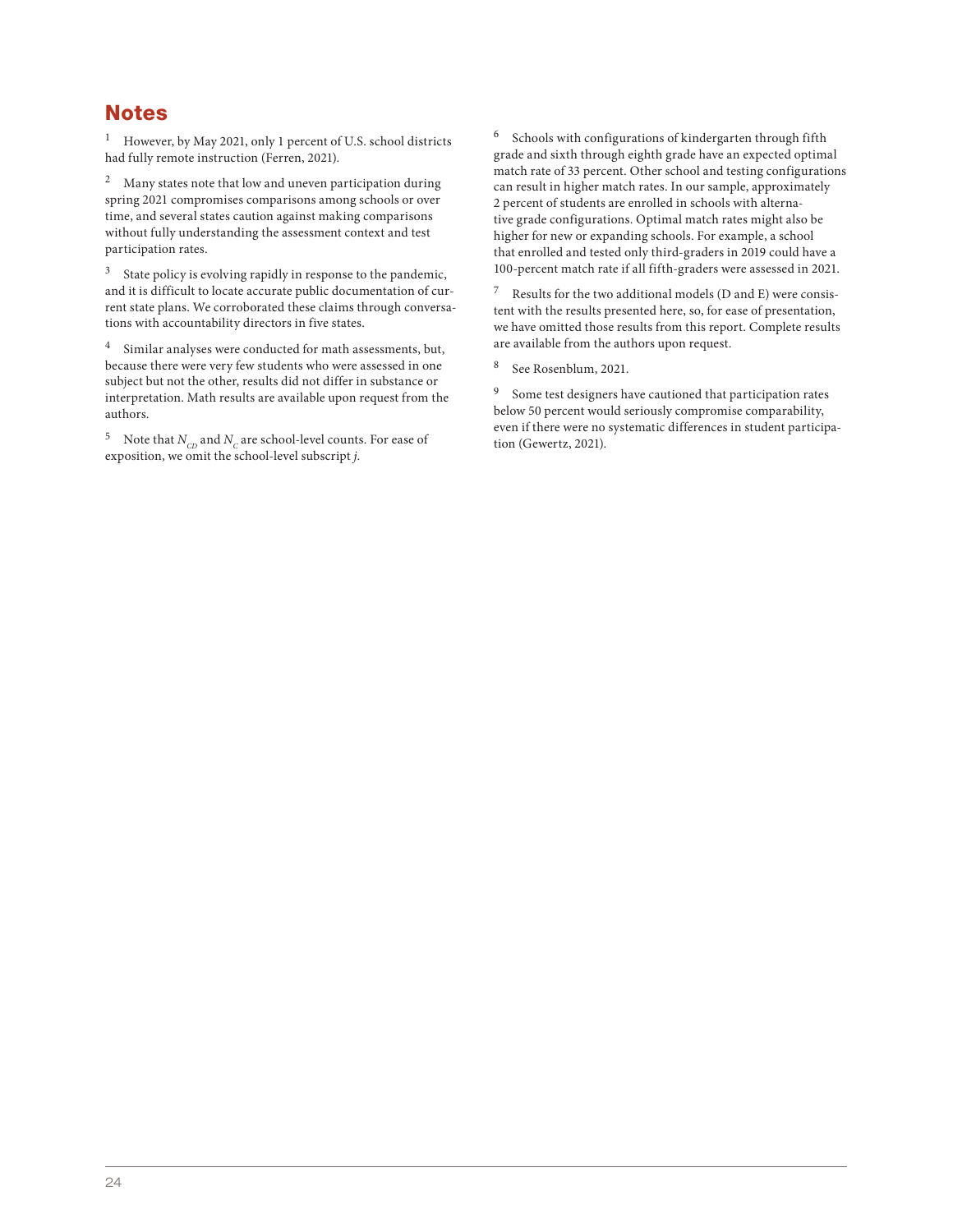### References

American Educational Research Association, American Psychological Association, and National Council on Measurement in Education, *Standards for Educational and Psychological Testing*, 2014 ed., Washington, D.C.: American Educational Research Association, 2014.

Barnum, Matt, "This Year's State Test Results Will Be Tough to Make Sense of, Experts Warn," Chalkbeat, February 24, 2021.

Beaver, Jessica K., and Elliot H. Weinbaum, "State Test Data and School Improvement Efforts," *Educational Policy*, Vol. 29, No. 3, 2015, pp. 478–503.

Beaver, Jessica K., Lucas Westmaas, and John Sludden, *The Potential Effects of Opting Out of State Tests in Pennsylvania*, Philadelphia, Pa.: Research for Action, 2014.

Bouzaghrane, Mohamed Amine, Hassan Obeid, Madeleine Parker, Meiqing Li, Drake Hayes, Minnie Chen, Karen Trapenberg Frick, Daniel Rodríguez, Joan Walker, Raja Sengupta, Daniel G. Chatman, *Research Brief: The Changing Impacts of the COVID-19 Pandemic on Individuals and Households in the U.S.*, Berkeley, Calif.: University of California, Berkeley, January 19, 2021.

Bruno, Paul, and Dan Goldhaber, *Reflections on What Pandemic-Related State Test Waiver Requests Suggest About the Priorities for the Use of Tests*, Arlington, Va.: National Center for Analysis of Longitudinal Data in Education Research, CALDER Policy Brief No. 26-0721, 2021.

Bryant, Jeff, "The Fight Against Standardized Testing Is More Diverse Than You Think," *Progressive Magazine*, March 4, 2016.

California Department of Education, "State Board of Education Approves Additional Testing Flexibility for Schools This Spring," press release, Sacramento, Calif., March 16, 2021.

Caprariello, Alex, "New STAAR Data Reveals Texas Students Slipped Significantly in Reading and Math," KXAN, last updated June 29, 2021.

Center on Reinventing Public Education, "State Guidance on School Reopenings amid the Pandemic," webpage, 2021.

Centers for Disease Control and Prevention, "CDC Offers Health Tips for Back to School During COVID-19," press release, Atlanta, Ga., August 23, 2021.

Colorado Department of Education, "Spring 2021 CMAS Data and Results," webpage, 2021. As of October 1, 2021: [https://www.cde.state.co.us/assessment/](https://www.cde.state.co.us/assessment/cmas-dataandresults-2021) cmas-dataandresults-2021

Council of Chief State School Officers, "CCSSO Releases Statement on Assessments in the Next Academic Year," press release, Washington, D.C., July 20, 2020.

Cremata, Edward, *Who's Missing? Exploring the Magnitude and Impact of Student Opt-Outs on School Accountability Systems*, Stanford, Calif.: Policy Analysis for California Education, 2019.

DePascale, Charles, and Brian Gong, "Comparability of Individual Students' Scores on the 'Same Test,'" in Amy I. Berman, Edward H. Haertel, and James W. Pellegrino, eds., *Comparability of Large-Scale Educational Assessments: Issues and Recommendations*, Washington, D.C.: National Academy of Education, 2020, pp. 25–48.

Digital Promise, *Learning in the 21st Century: How the American Public, Parents, and Teachers View K–12 Teaching and Learning in the Pandemic*, Washington, D.C., 2021.

Dougherty, Chrys, *Use of Data to Support Teaching and Learning: A Case Study of Two School Districts*, Iowa City, Ia.: ACT, 2015.

Education Analytics, *Evaluating the Impact of COVID-19-Related Interventions: Key Considerations and Available Approaches*, Madison, Wisc.: September 2021.

Education Policy Innovation Collaborative, *Michigan's 2020–21 Benchmark Assessments*, East Lansing, Mich., 2021.

Ferren, Megan, *Remote Learning and School Reopenings: What Worked and What Didn't*, Washington, D.C.: Center for American Progress, 2021.

Figlio, David, and Susanna Loeb, "School Accountability," in Eric A. Hanushek, Stephen Machin, and Ludger Woessmann, eds., *Handbook of the Economics of Education*, Vol. 3, Amsterdam: North-Holland, 2011, pp. 383–421.

García, Emma, and Elaine Weiss, *COVID-19 and Student Performance, Equity, and U.S. Education Policy: Lessons from Pre-Pandemic Research to Inform Relief, Recovery, and Rebuilding*, Washington, D.C.: Economic Policy Institute, 2020.

Gewertz, Catherine, "It's Official: All States Have Been Excused from Statewide Testing This Year," *Education Week*, April 2, 2020.

———, "State Test Results Are In. Are They Useless?" *Education Week*, October 21, 2021.

Goodman, Rachael D., M. David Miller, and Cirecie A. West-Olatunji, "Traumatic Stress, Socioeconomic Status, and Academic Achievement Among Primary School Students," *Psychological Trauma: Theory, Research, Practice, and Policy*, Vol. 4, No. 3, 2012, pp. 252–259.

Haderlein, Shira K., Anna Rosefsky Saavedra, Morgan S. Polikoff, Daniel Silver, Amie Rapaport, and Marshall Garland, "Disparities in Educational Access in the Time of COVID: Evidence from a Nationally Representative Panel of American Families," *AERA Open*, Vol. 7, No. 1, January–December 2021, pp. 1–21.

Hamilton, Laura S., and Kadriye Ercikan, "COVID-19 and U.S. Schools: Using Data to Understand and Mitigate Inequities in Instruction and Learning," in Fernando M. Reimers, eds., *Primary and Secondary Education During Covid-19*, Cham, Switzerland: Springer, 2022, pp. 327–351.

Hamilton, Laura, Richard Halverson, Sharnell S. Jackson, Ellen Mandinach, Jonathan A. Supovitz, and Jeffrey C. Wayman, *Using Student Achievement Data to Support Instructional Decision Making*, Washington, D.C.: National Center for Education Evaluation and Regional Assistance, Institute of Education Sciences, U.S. Department of Education, NCEE 2009-4067, 2009.

Herold, Benjamin, "The Decline of Hybrid Learning for This School Year, in 4 Charts," *Education Week*, September 27, 2021.

Ho, Andrew, "Three-Test Score Metrics That All States Should Report in the COVID-19-Affected Spring of 2021," draft memo, February 26, 2021.

Hodgman, Sarah, Jordan Rickles, Joanne Carminucci, and Mike Garet, *District Approaches to Instruction in 2020–21: Differences in Instructional Modes and Instruction Time Across Contexts*, Arlington, Va.: American Institutes for Research, 2021.

Institute of Education Sciences, "Monthly School Survey Dashboard," webpage, undated. As of November 2, 2021: <https://ies.ed.gov/schoolsurvey/>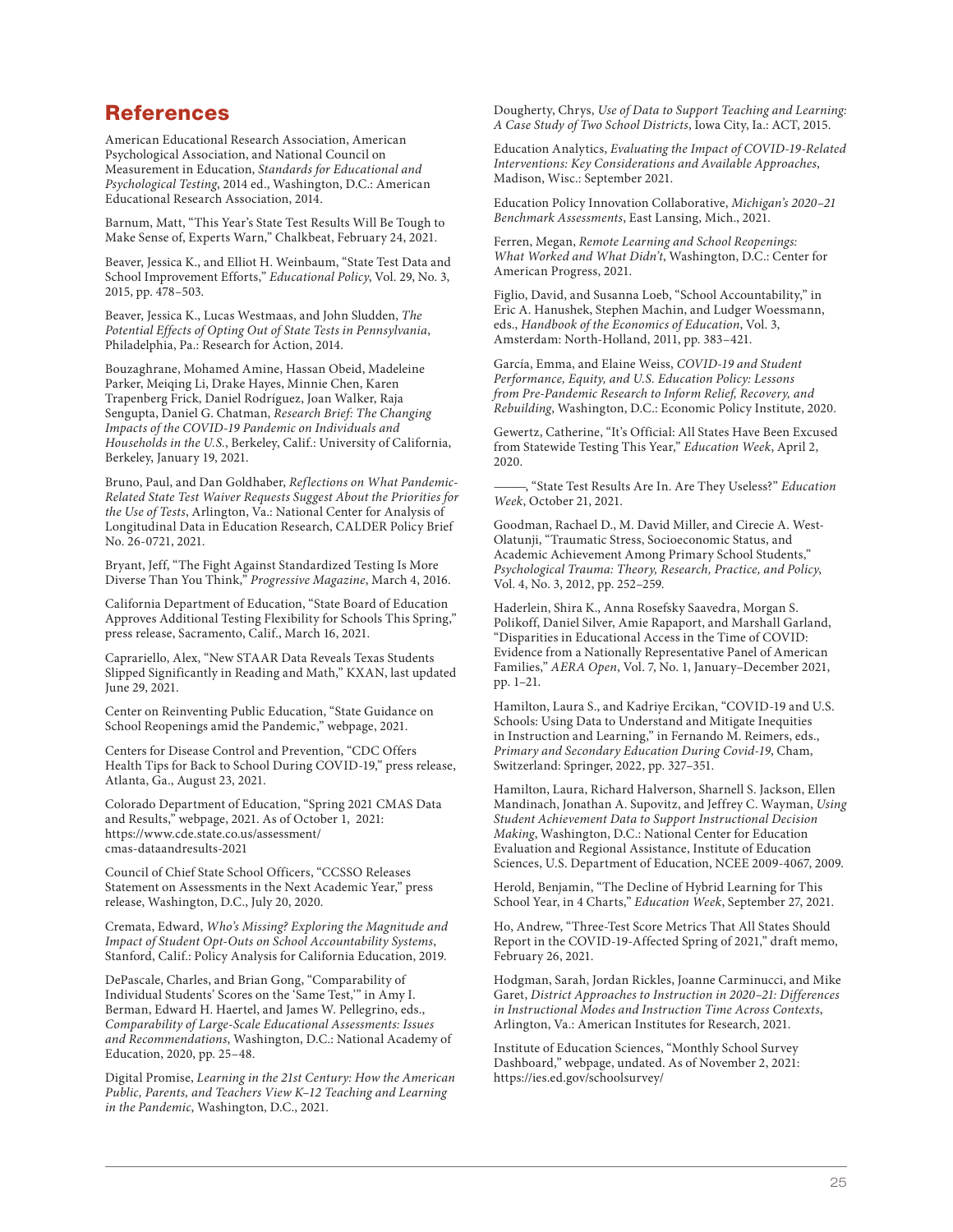Jacobson, Linda, "Pandemic Testing Gaps Complicate Ability to Pinpoint Struggling Schools at a Time When Students Need Extra Help, School Leaders Say," The 74, September 16, 2021a.

, "As the Pandemic Set In, Charter Schools Saw Their Highest Enrollment Growth Since 2015, 42-State Analysis Shows," The 74, September 22, 2021b.

Johnson, Angela, and Megan Kuhfeld, *Fall 2019 to Fall 2020 MAP Growth Attrition Analysis*, Portland, Oreg.: NWEA, 2020.

Kaufman, Julia H., and Melissa Kay Diliberti, *Divergent and Inequitable Teaching and Learning Pathways During (and Perhaps Beyond) the Pandemic: Key Findings from the American Educator Panels Spring 2021 COVID-19 Surveys*, Santa Monica, Calif.: RAND Corporation, RR-A168-6, 2021. As of November 2, 2021: [https://www.rand.org/pubs/research\\_reports/RRA168-6.html](https://www.rand.org/pubs/research_reports/RRA168-6.html)

Keng, Leslie, and Scott Marion, "Comparability of Aggregated Group Scores on the 'Same Test,'" in Amy I. Berman, Edward H. Haertel, and James W. Pellegrino, eds., *Comparability of Large-Scale Educational Assessments: Issues and Recommendations*, Washington, D.C.: National Academy of Education, 2020, pp. 49–74.

Kurtz, Holly, "In-Person Learning Expands, Student Absences Up, Teachers Work Longer, Survey Shows," *Education Week*, October 15, 2020.

Lavy, Victor, "Do Differences in Schools' Instruction Time Explain International Achievement Gaps? Evidence from Developed and Developing Countries," *Economic Journal*, Vol. 125, No. 588, November 2015, pp. F397–F424.

Lleras, Christy, and Mary McKillip, "When Children Move: Behavior and Achievement Outcomes During Elementary School," *Journal of Educational Research*, Vol. 110, No. 2, 2017, pp. 177–187.

Luyten, Hans, and Inge de Wolf, "Changes in Student Populations and Average Test Scores of Dutch Primary Schools," *School Effectiveness and School Improvement*, Vol. 22, No. 4, 2011, pp. 439–460.

Mahnken, Kevin, "Research Shows Changing Schools Can Make or Break a Student, But the Wave of Post-COVID Mobility May Challenge the Systems in Ways We've Never Seen," The 74, December 15, 2021.

Martínez, José Felipe, "Consequences of Omitting the Classroom in Multilevel Models of Schooling: An Illustration Using Opportunity to Learn and Reading Achievement," *School Effectiveness and School Improvement*, Vol. 23, No. 3, 2012, pp. 305–326.

Marvel, Skylar W., John S. House, Matthew Wheeler, Kuncheng Song, Yi-Hui Zhou, Fred A. Wright, Weihsueh A. Chiu, Ivan Rusyn, Alison Motsinger-Reif, and David M. Reif, "The COVID-19 Pandemic Vulnerability Index (PVI) Dashboard: Monitoring County-Level Vulnerability Using Visualization, Statistical Modeling, and Machine Learning," *Environmental Health Perspectives*, Vol. 129, No. 1, 2021.

McDonnell, Lorraine M., "Opportunity to Learn as a Research Concept and a Policy Instrument," *Educational Evaluation and Policy Analysis*, Vol. 17, No. 3, Fall 1995, pp. 305–322.

McEachin, Andrew, Thurston Domina, and Andrew Penner, "Heterogeneous Effects of Early Algebra Across California Middle Schools," *Journal of Policy Analysis and Management*, Vol. 39, No. 3, Summer 2020, pp. 772–800.

Means, Barbara, Christine Padilla, and Larry Gallagher, *Use of Education Data at the Local Level: From Accountability to Instructional Improvement*, Washington, D.C.: U.S. Department of Education, Office of Planning, Evaluation, and Policy Development, 2010.

Michigan Department of Education, *Spring 2021 Interpretive Guide to M-Step Reports*, September 2021.

National Center for Education Statistics, "CCD Data Files," webpage, undated. As of October 1, 2021: <https://nces.ed.gov/ccd/files.asp>

———, "New Data Reveal Public School Enrollment Decreased 3 Percent in 2020–21 School Year," *NCES Blog*, July 26, 2021.

National Institute of Environmental Health Sciences, homepage, undated a. As of December 2, 2021: <https://www.niehs.nih.gov/>

-, "COVID-19 Pandemic Vulnerability Index (PVI)," webpage, undated b. As of October 1, 2021: <https://covid19pvi.niehs.nih.gov/>

New Jersey Department of Education, Office of Assessments, "Start Strong Fall 2021 Administration," presentation slides, June 2021.

NWEA, "MAP Growth Instructional Area," webpage, undated. As of October 1, 2021:

<https://cdn.nwea.org/state-information/index.html#/>

O'Donnell, Patrick, "The Concerning Case of Cleveland's No-Show Students: More Than 8,000 Kids Are Missing from City's Online Classes as Absenteeism Rates Double," The 74, December 16, 2020.

Peele, Holly, and Maya Riser-Kositsky, "Map: Coronavirus and School Closures in 2019–2020," *Education Week*, last updated October 13, 2021.

Polikoff, Morgan, *On Growth Models, Time for California to Show Some Improvement*, Stanford, Calif.: Policy Analysis for California Education, 2019.

Public Law 116-136, Coronavirus Aid, Relief, and Economic Security Act, March 27, 2020.

Public Law 116-260, Coronavirus Response and Relief Supplemental Appropriations Act, December 27, 2020.

Public Law 117-2, American Rescue Plan Act of 2021, March 11, 2021.

Raudenbush, Stephen W., and Anthony S. Bryk, *Hierarchical Linear Models: Applications and Data Analysis Methods*, Vol. 1, Thousand Oaks, Calif.: SAGE Publications, Inc., 2002.

Rosenblum, Ian, memorandum to chief state school officer, Washington, D.C.: U.S. Department of Education, Office of Elementary and Secondary Education, February 22, 2021.

Schweig, Jonathan, "The Opt-Out Reckoning: An Ever-Growing Call to Opt Out of Standardized Tests Is Prompting Serious Questions in Education," *U.S. News & World Report*, May 9, 2016.

Schweig, Jonathan, Andrew McEachin, Megan Kuhfeld, Louis T. Mariano, and Melissa Kay Diliberti, *Adapting Course Placement Processes in Response to COVID-19 Disruptions: Guidance for Schools and Districts*, Santa Monica, Calif.: RAND Corporation, RR-A1037-1, 2021. As of December 2, 2021: [https://www.rand.org/pubs/research\\_reports/RRA1037-1.html](https://www.rand.org/pubs/research_reports/RRA1037-1.html)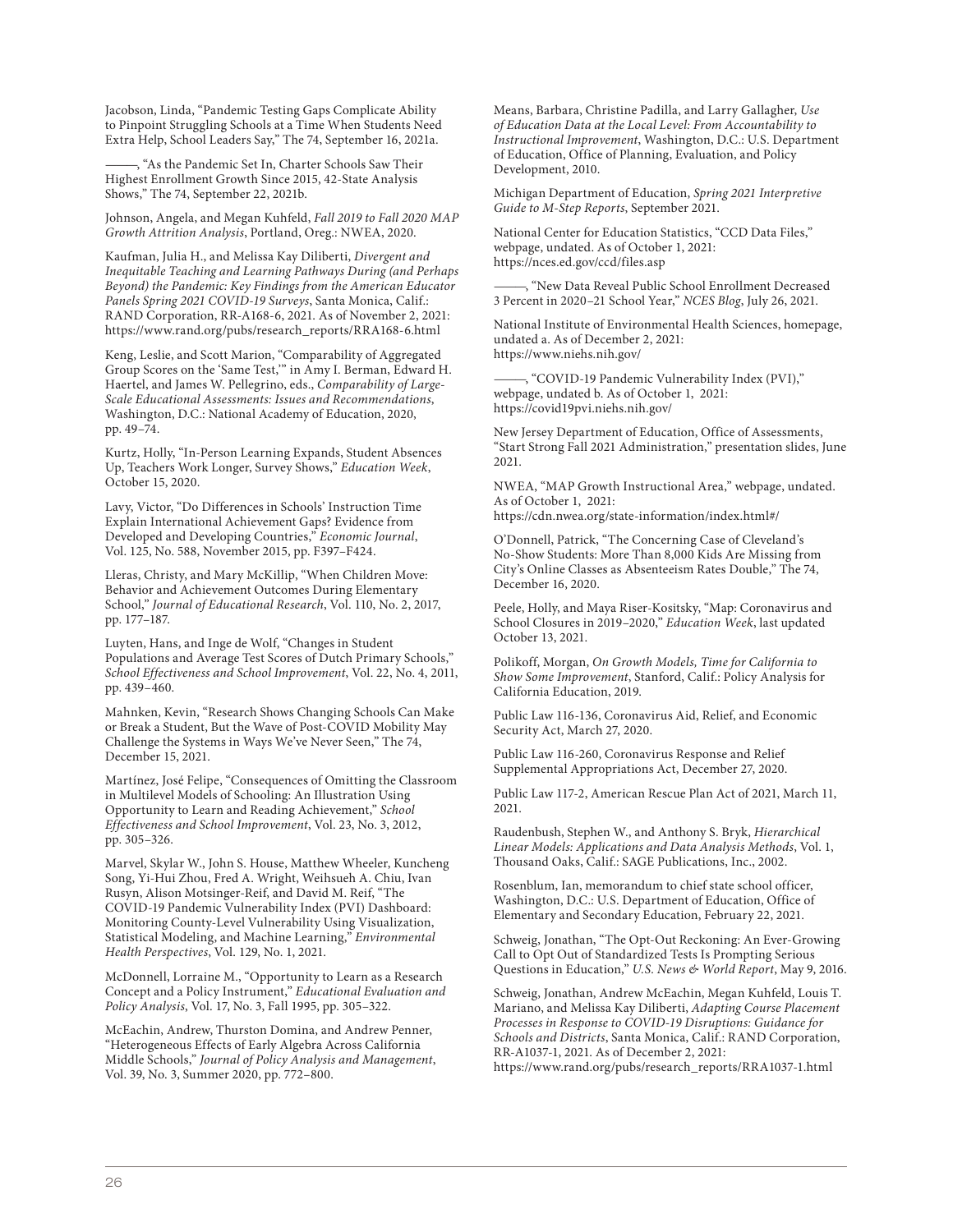Sireci, Stephen G., "Standardization and UNDERSTANDardization in Educational Assessment," *Educational Measurement: Issues and Practice*, Vol. 39, No. 3, Fall 2020, pp. 100–105.

Stevens, Floraline I., and John Grymes, *Opportunity to Learn: Issues of Equity for Poor and Minority Students*, Washington, D.C.: National Center for Education Statistics, 1993.

Stokes, Kyle, "LAUSD Won't Participate in Statewide Testing for Second Straight Year," LAist, April 15, 2021.

U.S. Department of Education, "U.S. Department of Education Releases Guidance to States on Assessing Student Learning During the Pandemic," press release, Washington, D.C., February 22, 2021a.

———, *Strategies for Using American Rescue Plan Funding to Address the Impact of Lost Instructional Time*, Washington D.C.: August 2021b.

U.S. Department of Education, Office for Civil Rights, *Education in a Pandemic: The Disparate Impacts of COVID-19 on America's Students*, Washington, D.C.: 2021.

U.S. Department of Education, Office of Elementary and Secondary Education, "State Requests for Waivers of ESEA Provisions for SSA-Administered Programs," webpage, last modified June 29, 2021. As of September 28, 2021: https://oese.ed.gov/offices/office-of-formula-grants/school[support-and-accountability/essa-state-plans-assessment-waivers/](https://oese.ed.gov/offices/office-of-formula-grants/school-support-and-accountability/essa-state-plans-assessment-waivers/)

U.S. ED—*See* U.S. Department of Education.

Wang, Jia, and Pete Goldschmidt, "Opportunity to Learn, Language Proficiency, and Immigrant Status Effects on Mathematics Achievement," *Journal of Educational Research*, Vol. 93, No. 2, November–December 1999, pp. 101–111.

Welsh, Richard O., "School Hopscotch: A Comprehensive Review of K–12 Student Mobility in the United States," *Review of Educational Research*, Vol. 87, No. 3, June 2017, pp. 475–511.

West Virginia Department of Education, *2021 West Virginia Statewide Summative Assessment Results*, Charleston, W.Va., 2021.

Wise, S. L., M. R. Kuhfeld, and J. Cronin, *Assessment in the Time of COVID-19: Engagement During Low-Stakes Remote Testing*, paper presented at the annual meeting of the National Council on Measurement in Education, virtual presentation, June 2021.